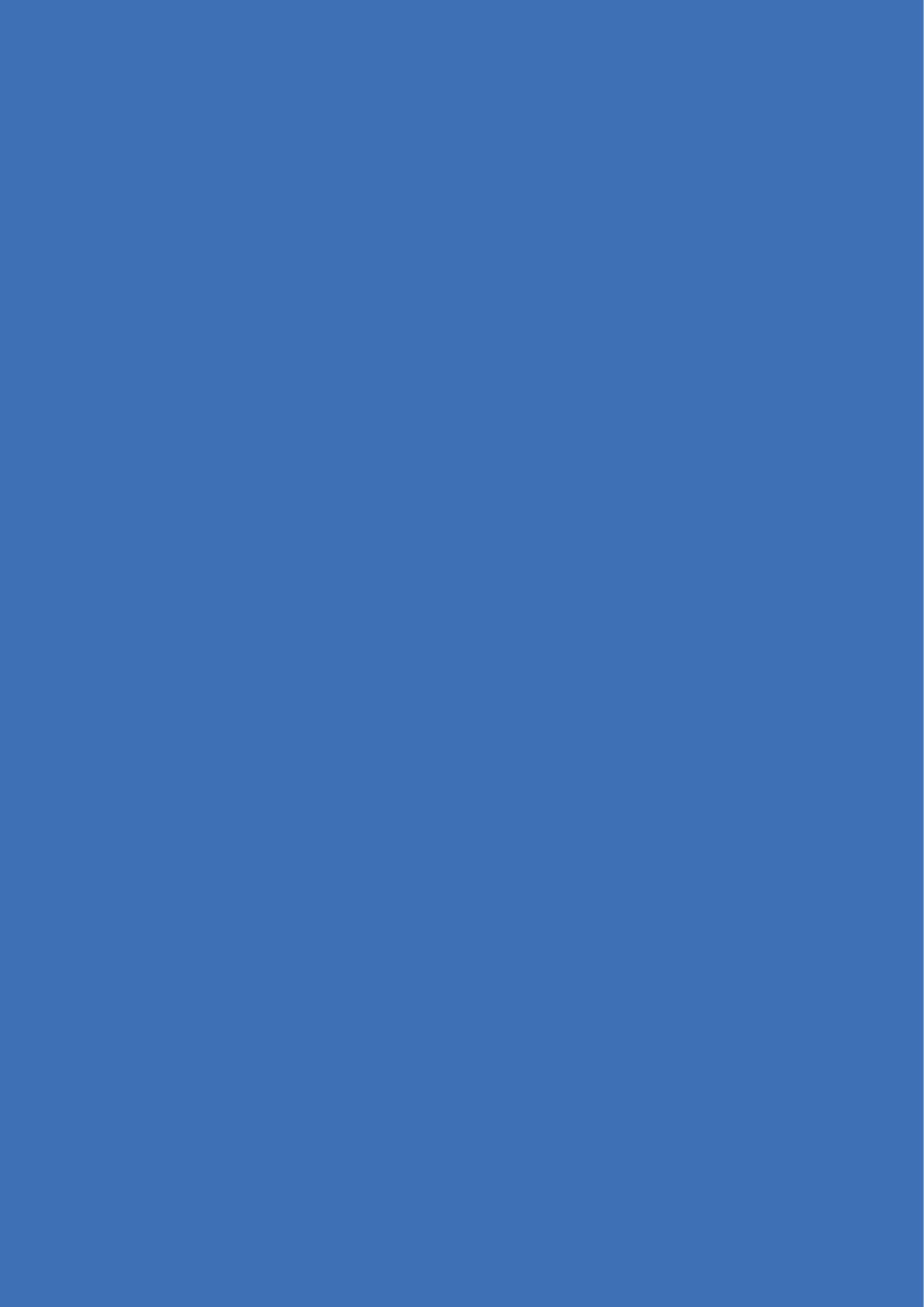## **Contents**

| 02 | <b>Introduction</b>                                                                 |
|----|-------------------------------------------------------------------------------------|
| 03 | <b>Objectives</b>                                                                   |
| 04 | Operating cash management                                                           |
| 04 | <b>A.</b> Safe harbour investments                                                  |
| 06 | <b>B.</b> Elements of an operating cash management policy                           |
| 06 | <b>Objectives</b><br>(i)                                                            |
| 07 | Attitude to risk<br>(ii)                                                            |
| 07 | (iii) Organisation and responsibilities                                             |
| 07 | (iv) Bank relationships and cash management                                         |
| 08 | (v)<br>Reporting                                                                    |
| 08 | Performance management<br>(vi)                                                      |
| 08 | (vii) Controls                                                                      |
| 09 | Investments outside of safe harbour<br>C.                                           |
| 10 | <b>Appendix 1:</b><br>Sample treasury management policy for a multinational company |
| 21 | <b>Appendix 2: Glossary of terms</b>                                                |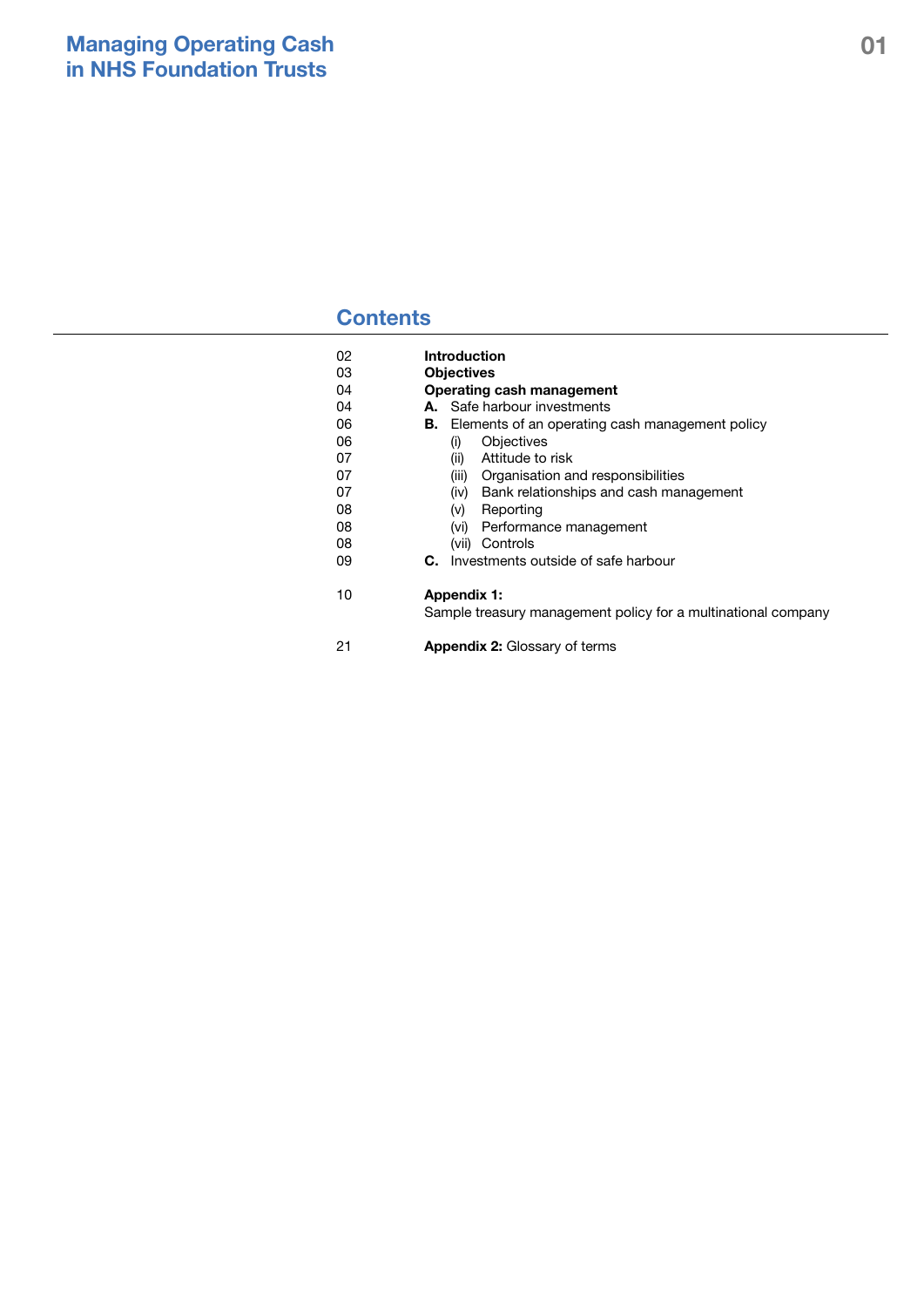## **Introduction**

Following consultation, Monitor issues this advice on managing operating cash as best practice advice rather than mandatory guidance. Given that this advice reflects prudent practice, we recommend that NHS foundation trusts take account of it, in conjunction with independent professional advice where appropriate.

Under Section 17 of the Health and Social Care (Community Health and Standards) Act 2003 ("the Act"), NHS foundation trusts have wide discretion to invest money (other than money held by them as a trustee) for the purposes of, or in connection with, their functions. While this freedom offers greater opportunity to improve patient care, it should be managed carefully to avoid financial and/or reputational risks.

Treasury management generally refers to the set of policies, strategies and transactions that a company adopts and implements to manage its cash resources, to raise finance at acceptable cost and risk, and to reduce interest rate, foreign exchange and commodity price risks, as well as in the conduct of its relationships with its financial stakeholders (mainly banks).

This advice focuses on investment of surplus operating cash likely to be needed within 12 months to support ongoing operations. These investments need to be safe and liquid, so that the risk to invested capital is minimised and the investments can be realised quickly. This document describes guidelines that are intended to ensure adequate safety (i.e. manageable risk profile) and liquidity (i.e. accessibility of funds at short notice), of such investments, while generating a competitive return.

Monitor is aware that the investment of surplus operating cash in short-term deposits and liquid vehicles is a new endeavour for NHS foundation trusts. Experience has shown that when an industry initially acquires freedom to invest, industry players encounter common pitfalls. This advice, drawn from examples of treasury management policies for profit-making and non-profit entities in the UK and elsewhere, is aimed at NHS foundation trust boards to help them mitigate risks arising from cash management activities, while allowing them to seek competitive returns.

While this advice should lessen the possibility of imprudent or inappropriate cash management activities, compliance with it should not be construed as any kind of guarantee of the performance of investments or of the success of treasury management activities in general. **Monitor assumes no responsibility for investment risk**. NHS foundation trusts are encouraged to educate and inform themselves of the detailed processes and the risks and returns associated with managing their operating cash.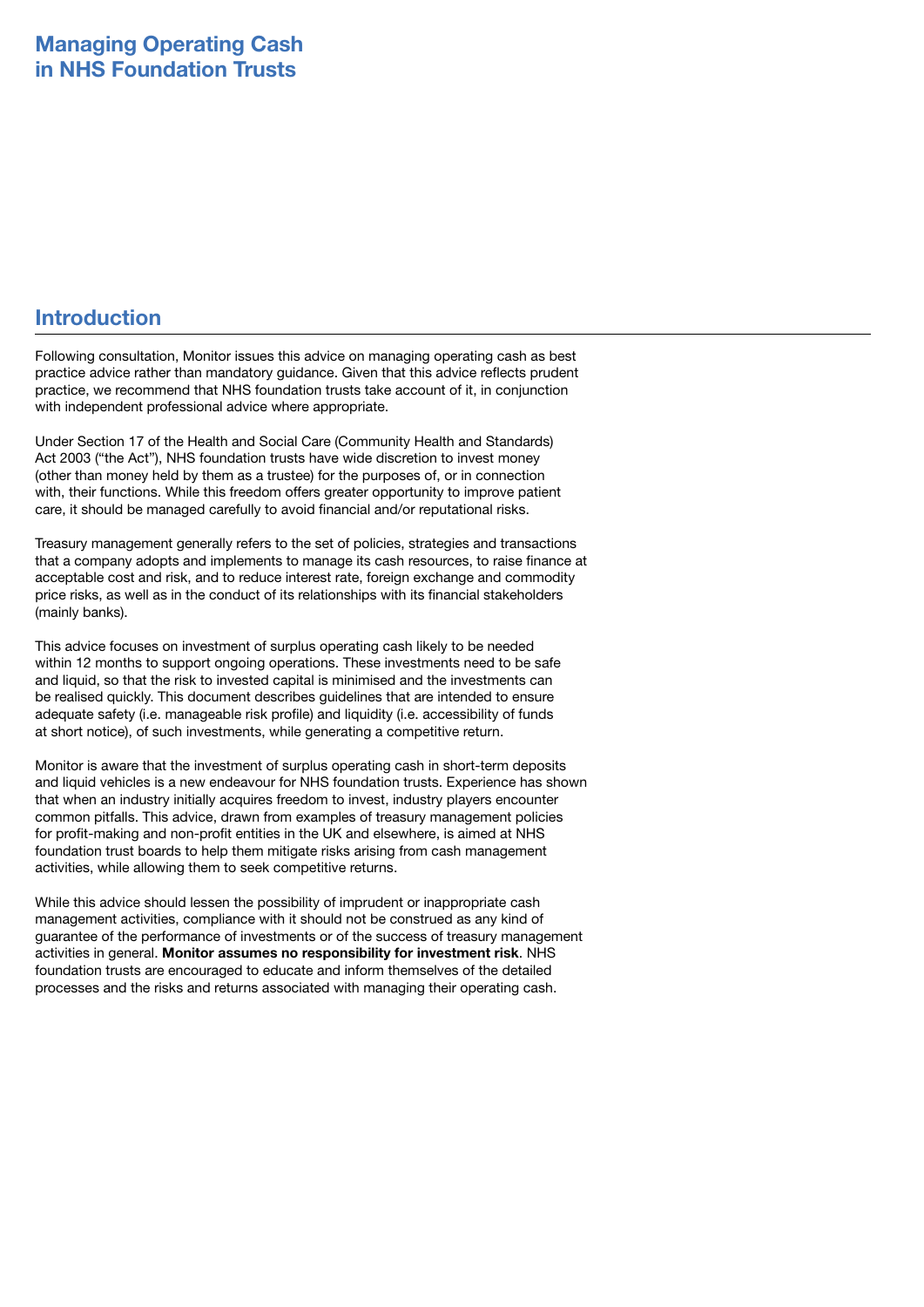## **Objectives**

NHS foundation trusts are public benefit corporations, with the principal role of providing healthcare services for the NHS in England. As such, boards of NHS foundation trusts need to ensure that surplus operating cash is invested in accordance with their duty to safeguard and properly account for the use of public money. The chief executive of an NHS foundation trust is the accounting officer, with direct accountability to Parliament.

This advice aims to promote fiscal responsibility and prudent investments that do not compromise effective, efficient, and economic delivery of services.

Another important goal of this advice is to minimise potential reputational risks associated with investments. As public benefit corporations and healthcare providers, NHS foundation trusts occupy a special position in the public mind and are expected to maintain probity. This advice aims to promote investments that are in keeping with NHS foundation trusts' reputation as beneficial and service-driven organisations.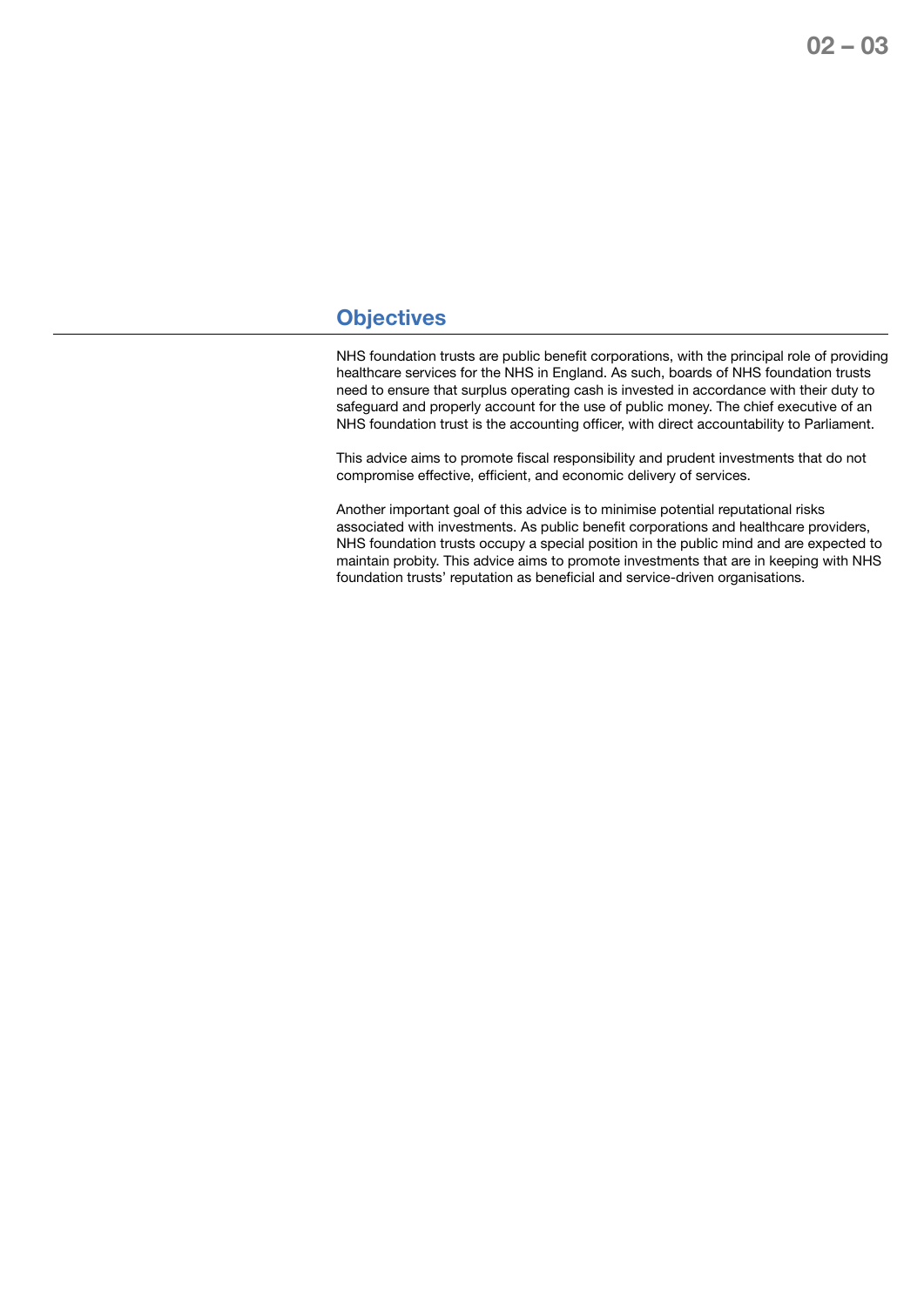## **Operating cash management**

The overall objectives of an NHS foundation trust in relation to operating cash management should be to:

- ensure a competitive return on surplus cash, within an acceptable risk profile;
- manage the financial risk associated with operational activities, for instance, interest rate and foreign currency risks; and
- ensure availability of competitively priced funding for working capital with an acceptable risk profile.

This advice focuses primarily on the first objective.

Monitor strongly encourages NHS foundation trusts to:

- invest surplus operating cash in 'safe harbour' investments (see Section A below); and
- have a written operating cash management policy (see Section B below).

### **A. Safe harbour investments**

This section describes Monitor's perspective on a 'safe harbour' for investment of surplus operating cash. Safe harbour means that NHS foundation trust boards do not need to undertake an individual investment review for these investments nor will Monitor require a report on them as part of its risk assessment process, since they are deemed to have sufficiently low risk and high liquidity.

The emphasis of this advice is to ensure adequate safety (i.e. manageable risk profile) and liquidity (i.e. accessibility of funds at short notice). Securities that are considered sufficiently safe and liquid to be in the safe harbour meet all of the following criteria (see page 5 for further elaboration):

- meet permitted rating requirement issued by a recognised rating agency;
- are held at a permitted institution:
- have a defined maximum maturity date;
- are denominated in sterling, with any payments or repayments for the investment payable in sterling;
- pay interest at a fixed, floating, or discount rate; and
- are within the preferred concentration limit.

These investments include (but are not limited to) money market deposits, money market funds, Government and local authority bonds and debt obligations, certificates of deposit, and sterling commercial paper, provided that they meet the criteria on page 5.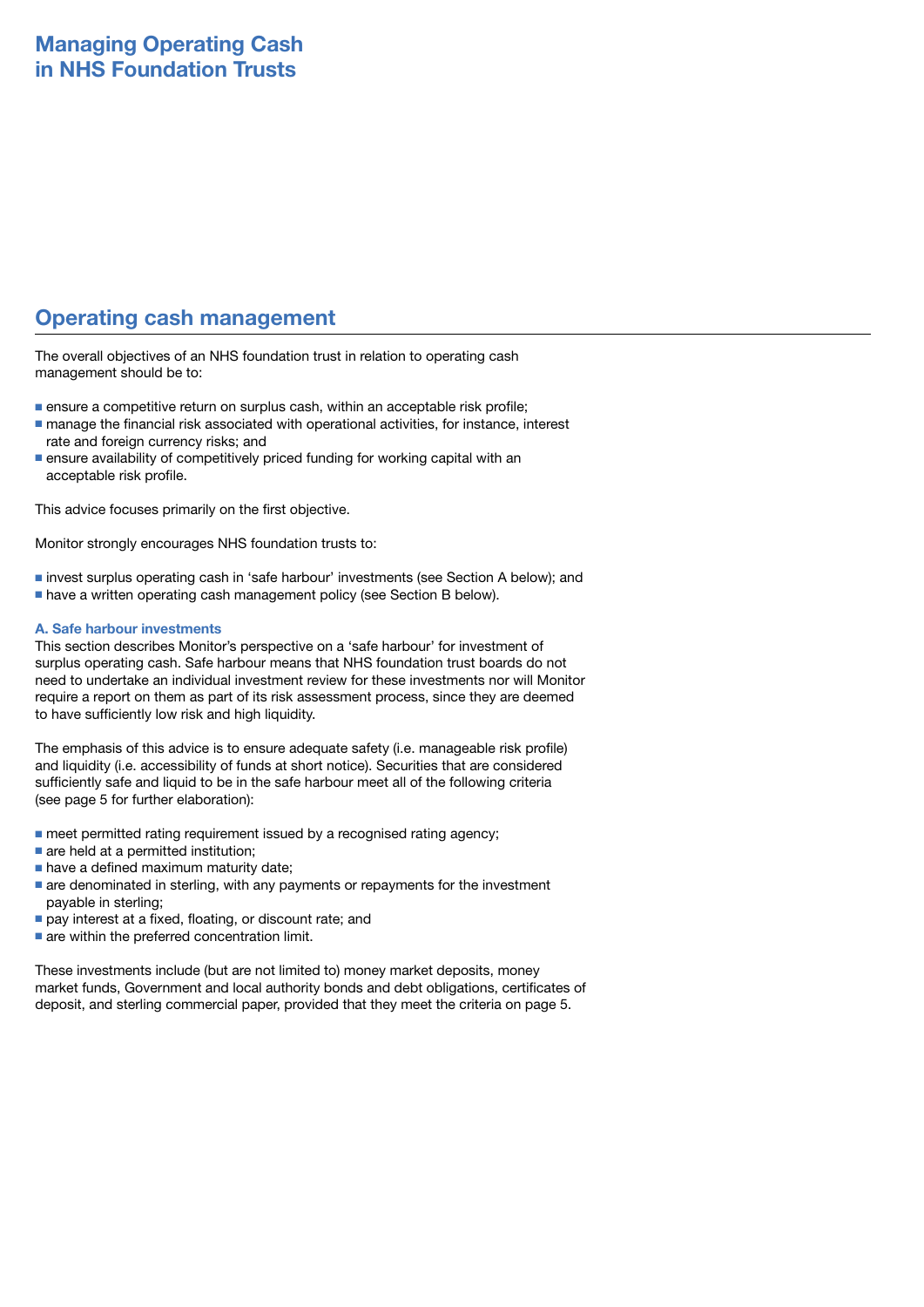**Term Advice Recognised rating agency** Only the following are recognised rating agencies<sup>1</sup>: ■ Standard & Poor's: ■ Moody's Investors Service Ltd; and ■ FitchRatings. **Permitted rating requirement** The short-term rating should be at least: ■ A-1 Standard & Poor's rating; or ■ P-1 Moody's rating; or ■ F1 FitchRatings. The long-term rating should be at least: ■ A1 (Moody's); or ■ A+ (Standard & Poor's/FitchRatings). **Permitted institutions** Permitted institutions include: ■ institutions that have been granted permission, or any European institution that has been granted a passport, by the Financial Services Authority to do business with UK institutions provided it has an investment grade<sup>2</sup> credit rating of  $A1/A +$  issued by a recognised rating agency; and ■ the UK Government, or an executive agency of the UK Government, that is legally and constitutionally part of any department of the UK Government, including the UK Debt Management Agency Deposit Facility. **Maximum maturity date ■** The maximum maturity date for all investments should be 3 months. ■ The maturity date for any investment should be before or on the date when the invested funds will be needed. **Preferred concentration limit** ■ Surpluses below £500K may be invested with one institution. ■ Surpluses above £500K should be invested across a number of permitted institutions to spread the investment risk. ■ Investment limits should be set for permitted institutions based on their credit rating and net worth. These limits should be reviewed annually and reset if there is a change in either the credit rating or the net worth of the financial institution. If an institution is either downgraded or put on credit watch by a recognised rating agency, the decision to invest with them should be reviewed. ■ Investments with permitted institutions should not exceed the set limit at any time.

The following definitions elaborate on the criteria outlined on page 4:

1 Moody's, Standard and Poor's and FitchRatings are the three top agencies that deal with credit ratings for the investment world 2 Ratings lie on a spectrum ranging from highest credit quality at one end to default or "junk" at the other. Long-term credit ratings are denoted with a letter. "Aaa" or "AAA" is the highest credit quality and "C" or "D" (depending on the agency issuing the rating) is the lowest or junk quality. For Moody's ratings between "Aaa" and "Baa" are investment grade ratings and for Standard and Poor's and Fitch Ratings the equivalent range is "AAA" to "BBB". Ratings that fall below "Baa" (Moody's) and "BBB" (S&P and FitchRatings) are considered to be non-investment grade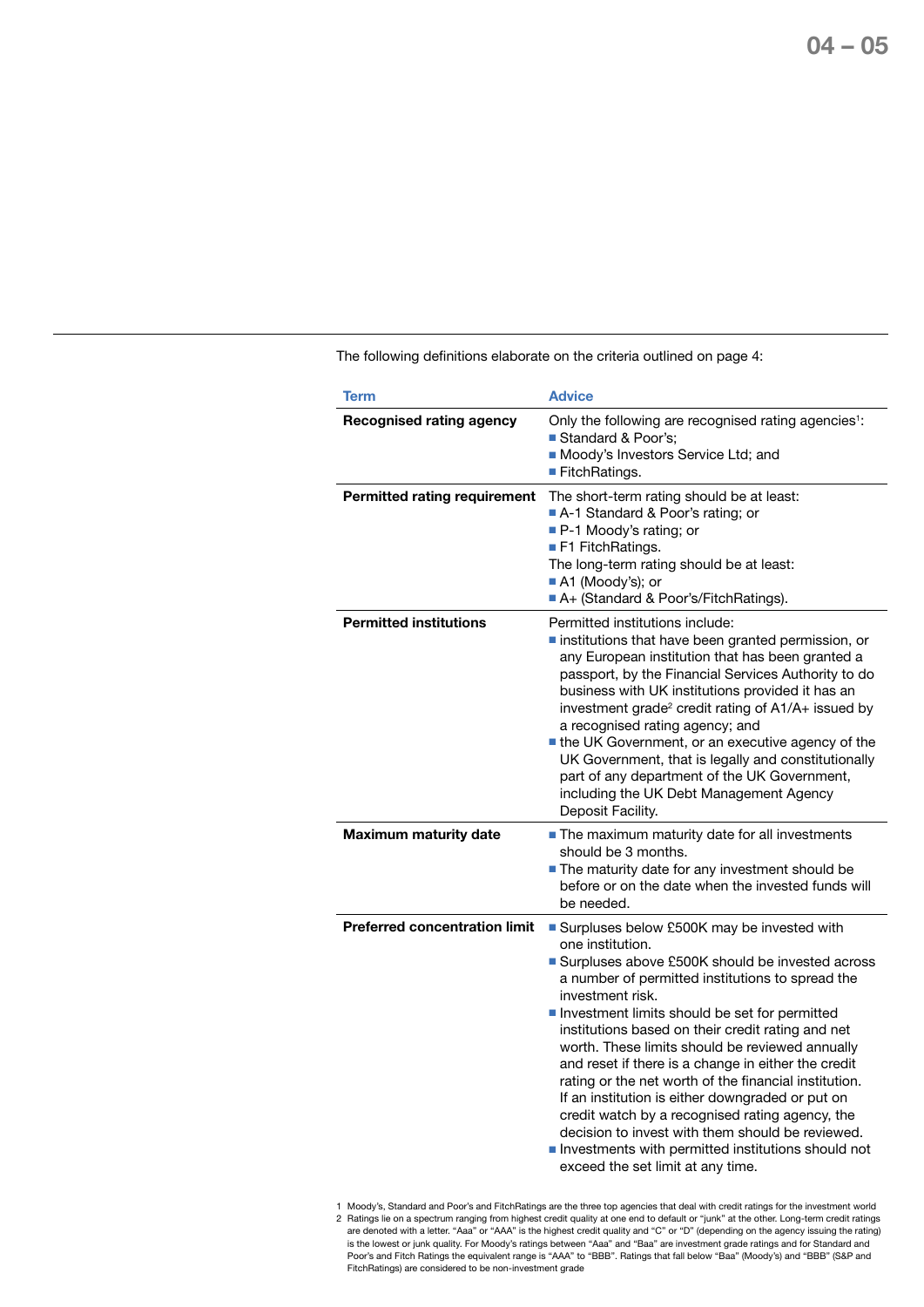Investments that do not fulfil the criteria for safe harbour are higher risk instruments and include bonds, equities, commodities and products based on them, derivative products such as futures, options and swaps and contracts for differences, investments linked to other trade instruments, index-linked investments, private equity or venture capital investments, leveraged investments, hedge funds and foreign currency-linked investments.

For the purpose of calculating the liquidity ratio used in deriving the financial risk rating of NHS foundation trusts, investment of surplus operating cash in safe harbour investments will be treated as cash.

NHS foundation trusts do not need to report investments in safe harbour to Monitor under the *Compliance Framework* (published in March 2005, and available on Monitor's website<sup>3</sup>).

### **B. Elements of an operating cash management policy**

In keeping with best practice, NHS foundation trusts are strongly encouraged to have a written, integrated policy covering all aspects of risk arising from treasury activities. An anonymous example of a private sector treasury management policy is included in Appendix 1. While recognising that private companies will often face a broader range of issues than NHS foundation trusts (e.g. more complex funding and borrowing arrangements and foreign exchange risk), this example may be helpful as a reference for NHS foundation trusts in developing their operating cash management policies.

The operating cash management policy should include a set of governance measures designed to ensure prudence and oversight of such activities, as illustrated below. It should be noted that this is illustrative only and NHS foundation trusts are strongly encouraged to seek external professional advice when developing their own policies.

An NHS foundation trust's operating cash management policy should normally cover:

- objectives;
- attitude to risk;
- organisation and responsibilities;
- bank relationships and cash management;
- reporting;
- performance management; and
- controls.

### **(i) Objectives**

The operating cash management policy should state the NHS foundation trust's objectives in each of the principal areas, for instance, cash forecasting, investment of surplus cash and bank relationships. For example, the objective in relation to investing surplus cash is typically to obtain a competitive return within defined risk limits. The objective on bank relationships could be to maintain a strong set of core relationships with banks who may meet current and future banking and funding needs.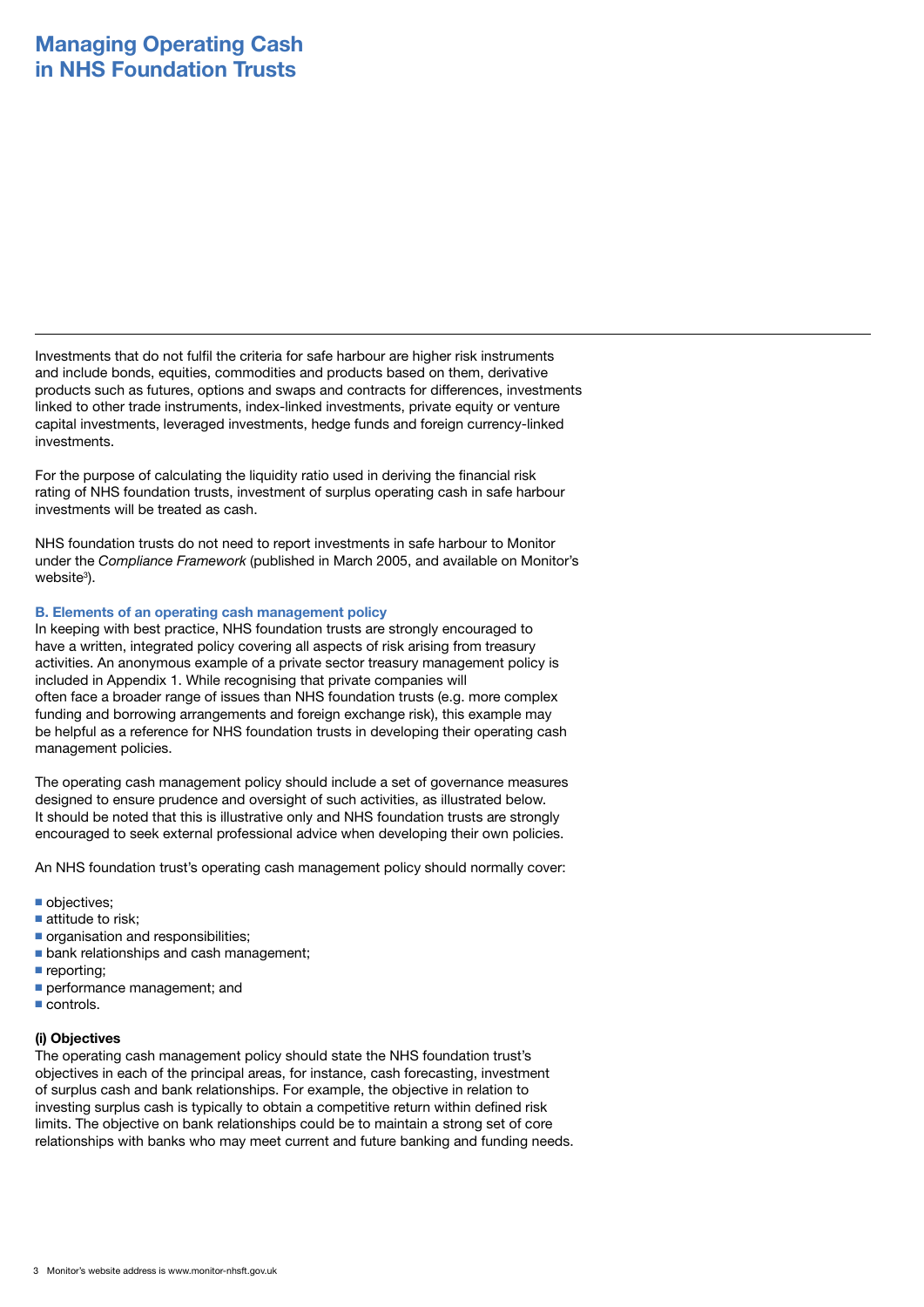### **(ii) Attitude to risk**

The operating cash management policy should also state the NHS foundation trust's attitude to risk in each of these categories. For example, for investment of surplus cash, the risk profile of investments and institutions might be defined by the safe harbour provisions on page 4.

### **(iii) Organisation and responsibilities**

It is strongly recommended that an investment committee be set up. Typically the functions of the investment committee will be to approve investment and borrowing strategy and policies, approve performance benchmarks, review performance against the benchmarks, ensure proper safeguards are in place for security of the NHS foundation trust's funds, monitor compliance with treasury policies and procedures, approve proposals for acquisition and disposal of assets above a de minimus amount and approve external funding arrangements within their delegated authority.

The investment committee should comprise executive and non-executive directors, with a majority of non-executive directors. It should be chaired by a non-executive director with relevant investment decision-making experience. It may therefore be a committee of the board, or the board itself in the case of smaller NHS foundation trusts.

The NHS foundation trust's operating cash management policy should describe the treasury organisation and responsibilities. This should include the different responsibilities of the main board, investment committee, finance director and the accounts/treasury functions. For example, the board of directors is typically responsible for approving all external credit and borrowing above a specified limit and for approving the overall treasury management policy, with detailed policy and oversight delegated to the investment committee. The latter in turn can delegate responsibility for treasury operations to the finance director (see section 3 of Appendix 1 for an example).

The operating cash management policy should be clear on the processes for achieving the desired objectives and risk profile, e.g. when to engage outside experts.

### **(iv) Bank relationships and cash management**

The NHS foundation trust's operating cash management policy should identify the key banks with which it has core relationships and specify the services provided by each bank (e.g. deposit taking, working capital facilities, bank accounts and cash management). The NHS foundation trust may choose to have core relationships with a small number of banks and negotiate specific additional services from a larger group. The NHS foundation trust should also ensure that it monitors compliance with any bank covenants, for instance, on gearing and interest cover.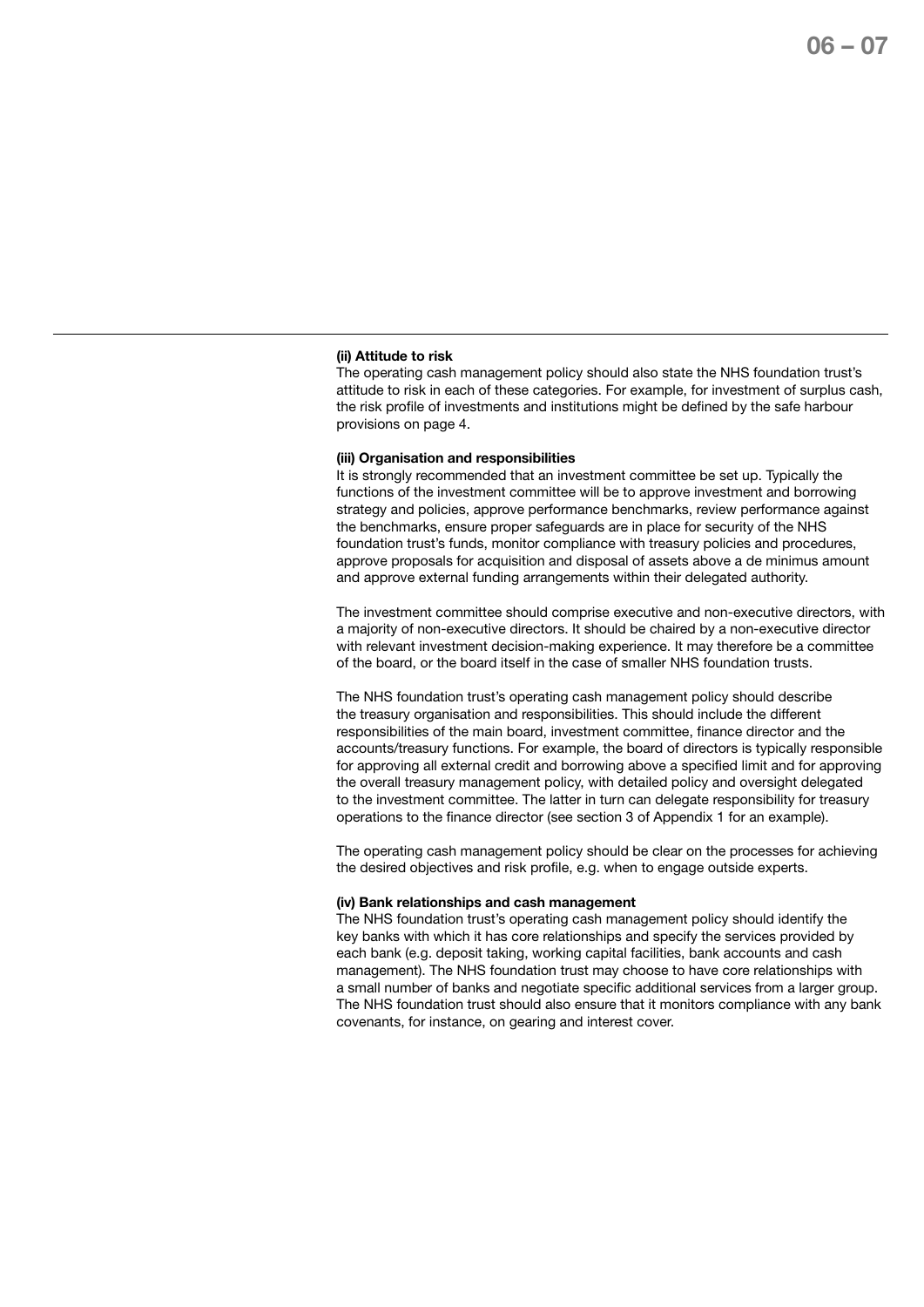### **(v) Reporting**

The NHS foundation trust's operating cash management policy should set out the daily, weekly and monthly treasury reports that will be produced and their circulation. It should also include examples of authorisation letters to banks for treasury transactions.

For example, the daily movement report might detail the opening and closing net cash position, the facilities available and the amount drawn down.

The weekly treasury report might provide details of cash deposits, facilities available, a summary of all borrowings, and the net cash and borrowings position.

The monthly treasury report might include this and add broader analysis, e.g. market movements, analysis of investments (performance, liquidity and security) and bank relationships. Further details are given in section 5 of Appendix 1.

### **(vi) Performance management**

The NHS foundation trusts' operating cash management policies should include a rational and objective performance measurement structure that can be used by its investment committee and its board to monitor effectiveness of its policies. A market-based metric should be defined for tracking performance and the return on investments should be measured against this benchmark at regular intervals. An example of such a benchmark is the three-month London Interbank Bid Rate or Libid.

### **(vii) Controls**

The operating cash management policy should define controls to ensure that treasury activities are undertaken in a controlled and properly reported manner. Key components include:

- clearly defined roles and responsibilities:
- regular reporting of treasury activities;
- segregation of duties between those who deal, those who initiate payment and those who account for treasury activities;
- strict investment limits on permitted institutions, types of investments and the circumstances in which they may be used; and
- controls on bank accounts in terms of mandates, signatories and sign-off limits.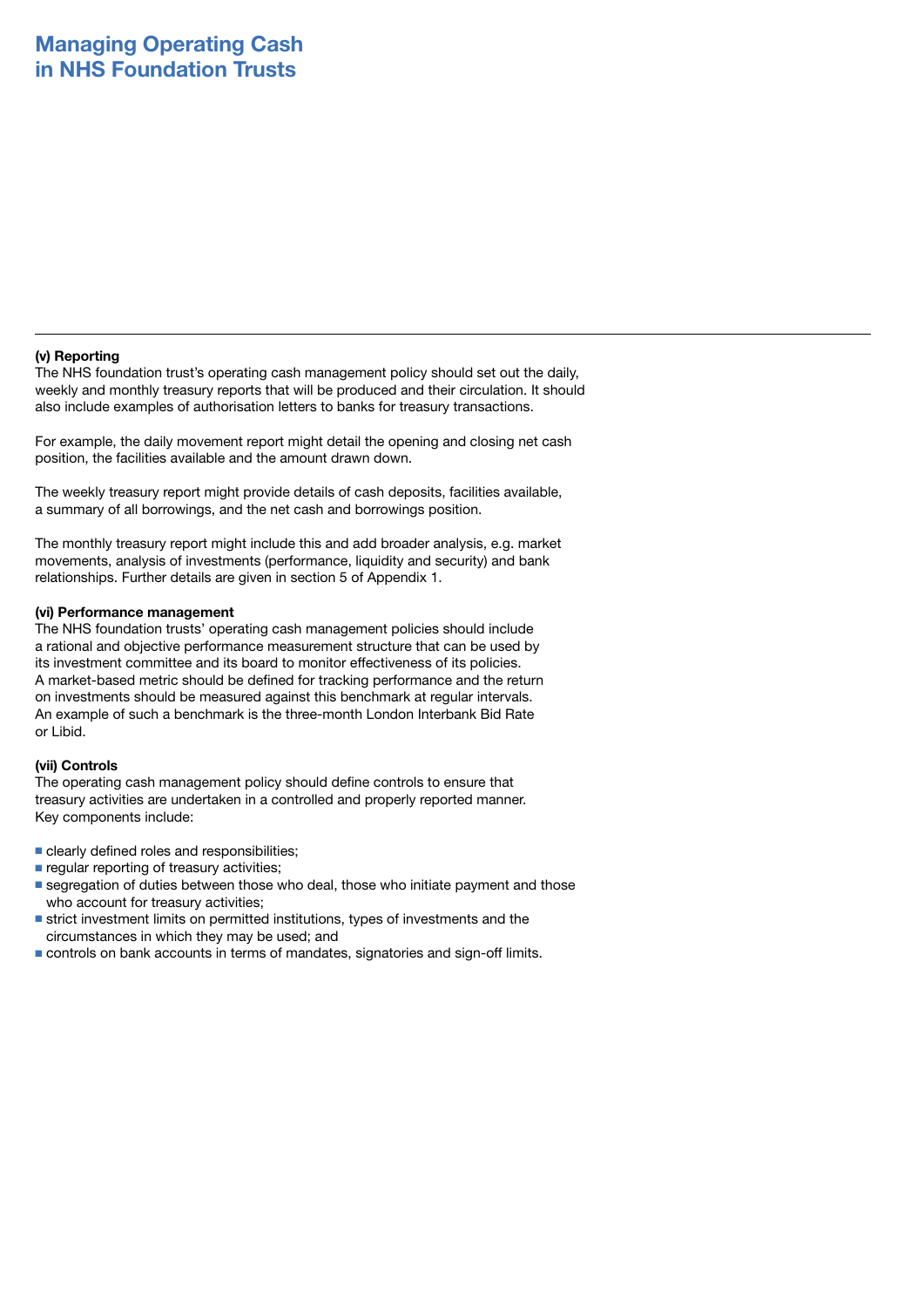### **C. Investments outside of safe harbour**

Monitor does not expect NHS foundation trusts to invest surplus operating cash outside of the safe harbour. To the extent that NHS foundation trusts do so, it should only be for the management of operational risk (e.g. foreign exchange risk, interest rate risk) and never for speculative reasons. NHS foundation trusts should always define the risk management processes in place for use of such instruments. These processes should include scrutiny proportional to risk and the use of external expert advisers as appropriate.

In contrast to safe harbour investments, investments outside of this category will not be treated as cash for the purpose of calculating the liquidity ratio used in deriving the financial risk rating of NHS foundation trusts.

Monitor considers investment of surplus operating cash outside of safe harbour as an exception which should be reported under the exception reporting process described in the *Compliance Framework*. Monitor will accordingly assess the impact of such investments on the NHS foundation trust's financial risk rating. If an NHS foundation trust receives foreign currency income which it uses as a hedge against future costs in that currency, Monitor will use its discretion in deciding whether to treat the investment as cash for calculation of the liquidity ratio.

Monitor will issue additional advice on managing long-term investments not covered by this document.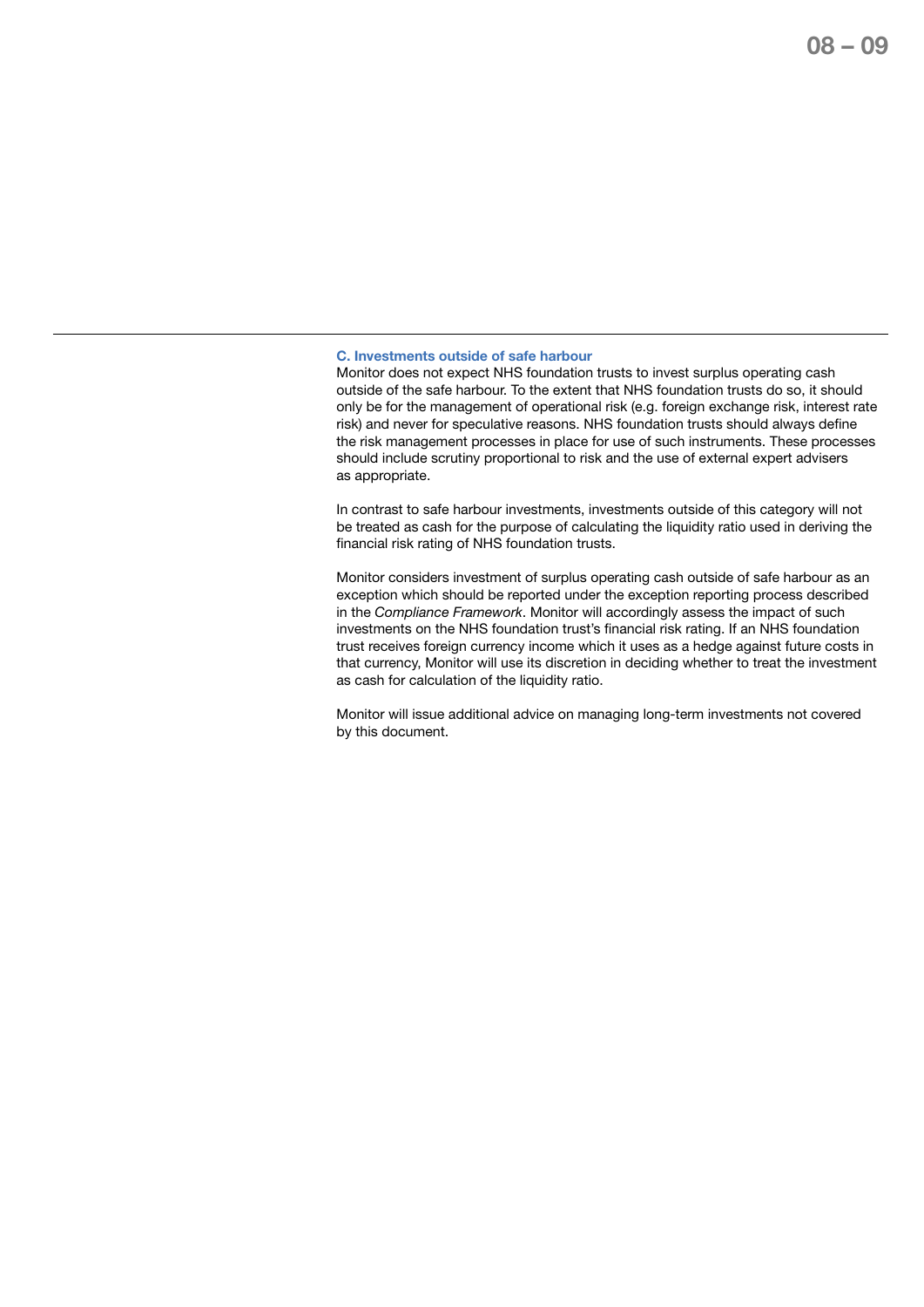## **Appendix 1: Sample treasury management policy for a multinational company**

### **1. Treasury objectives**

### **1.1 Introduction**

In order to reflect the climate on corporate governance issues, it is both appropriate and necessary to formally set out current treasury activities and establish a treasury risk management environment in which all objectives, policies and operating parameters are clearly defined.

### **1.2 Scope of a treasury function**

The objectives of a treasury function are to support the group's development by:

- ensuring the most competitive return on surplus cash balances, within an agreed risk profile;
- ensuring the availability of flexible competitively priced funding at all times;
- identifying and managing the financial risks, including interest rate and foreign currency risks, arising from operational activities; and
- ensuring compliance with all banking covenants.

The group's treasury activities will be undertaken in a manner that achieves the following key objectives:

**Surplus cash:** To obtain the most competitive deposit rates using a group of relationship banks, in line with deposit guidelines ratified by the investment committee.

**Funding:** Ensure the availability of flexible and competitively priced funding from alternative sources to meet the group's current and future requirements.

**Interest rate management:** Maintain an interest rate structure which smoothes out the impact of rises or falls in interest rates on profits.

**Foreign currency management:** Reduce the group's exchange rate movement risk by covering known foreign exchange exposures.

**Bank relationships:** Develop and maintain strong, long-term relationships with a core group of quality banks that can meet current and future funding requirements.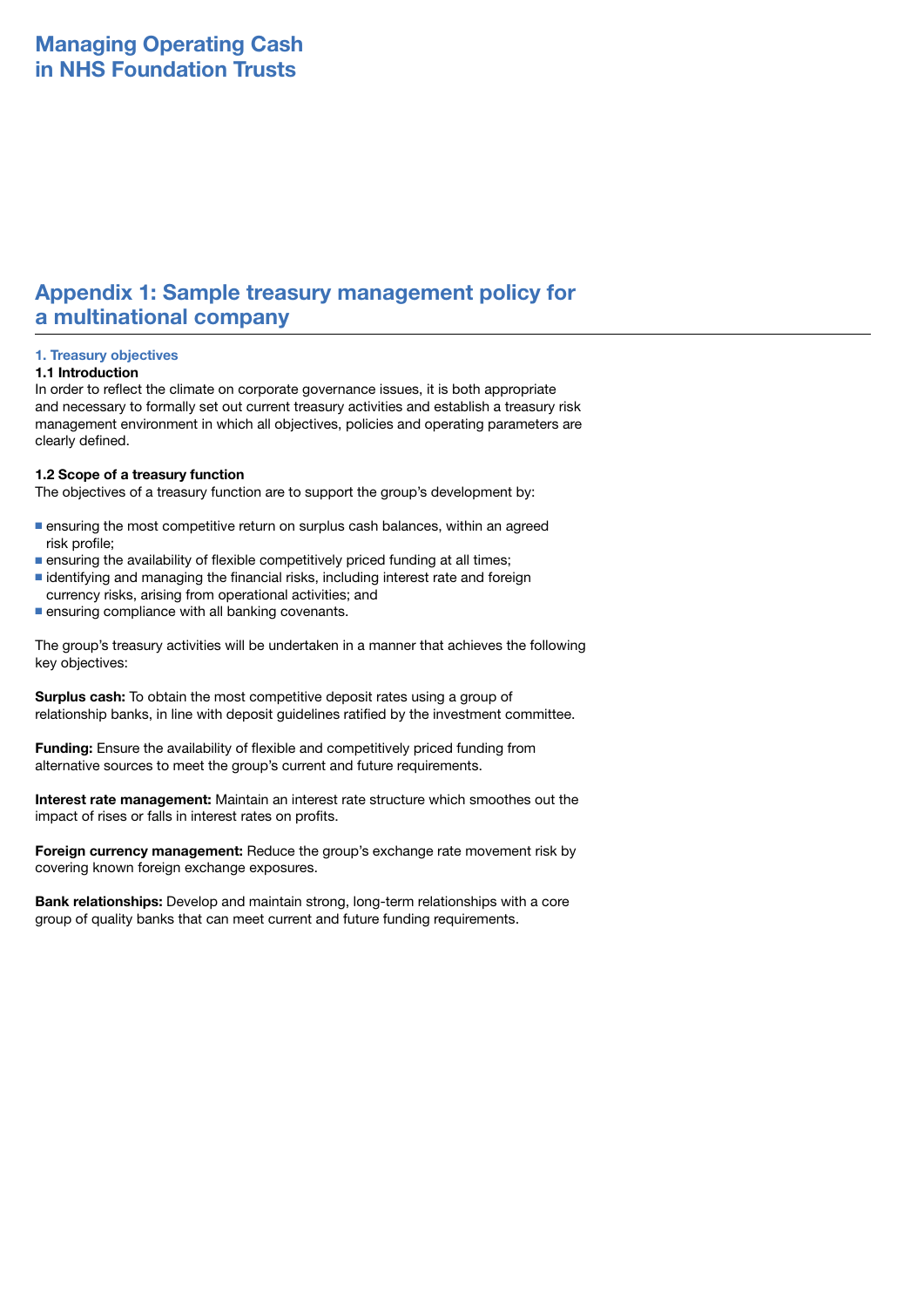### **1.3 Treasury controls**

The wide range of complex financial instruments available to companies can significantly reduce financial risk when used wisely. Equally, they can lead to financial distress, when used unwisely.

The treasury controls proposed in this document are designed to ensure the group's treasury activities are undertaken in a controlled and properly reported manner.

The key components of the overall treasury operating environment include the following:

- clearly defined roles and responsibilities in treasury activities for the main board, the investment committee, the finance director, the group treasury, group accounts, and operating subsidiaries. These are set out in section 3;
- regular reporting of treasury activities;
- controls on who can operate bank accounts and authorisation limits;
- segregation of duties between those who deal, those who initiate payment and those who account for treasury activities<sup>4</sup>; and
- strict limits on the types of derivatives and the circumstances in which they may be used by group treasury.

### **1.4 Conclusion**

Treasury management is the efficient management of liquidity and financial risks in a business and the actions to manage these risks will vary as their nature changes over time.

This policy provides a clearly defined risk management framework for those responsible for treasury operations. In order to fully realise the benefits it is essential that the policy is kept up to date to reflect any changes in the group's operations.

<sup>4</sup> Normally, all dealing is carried out by the group treasury manager who cannot sign either confirmations or payment instructions. It is recognised that within a small department, others may deal when that person is not available, subject to the normal mandate signature on any confirmations of such deals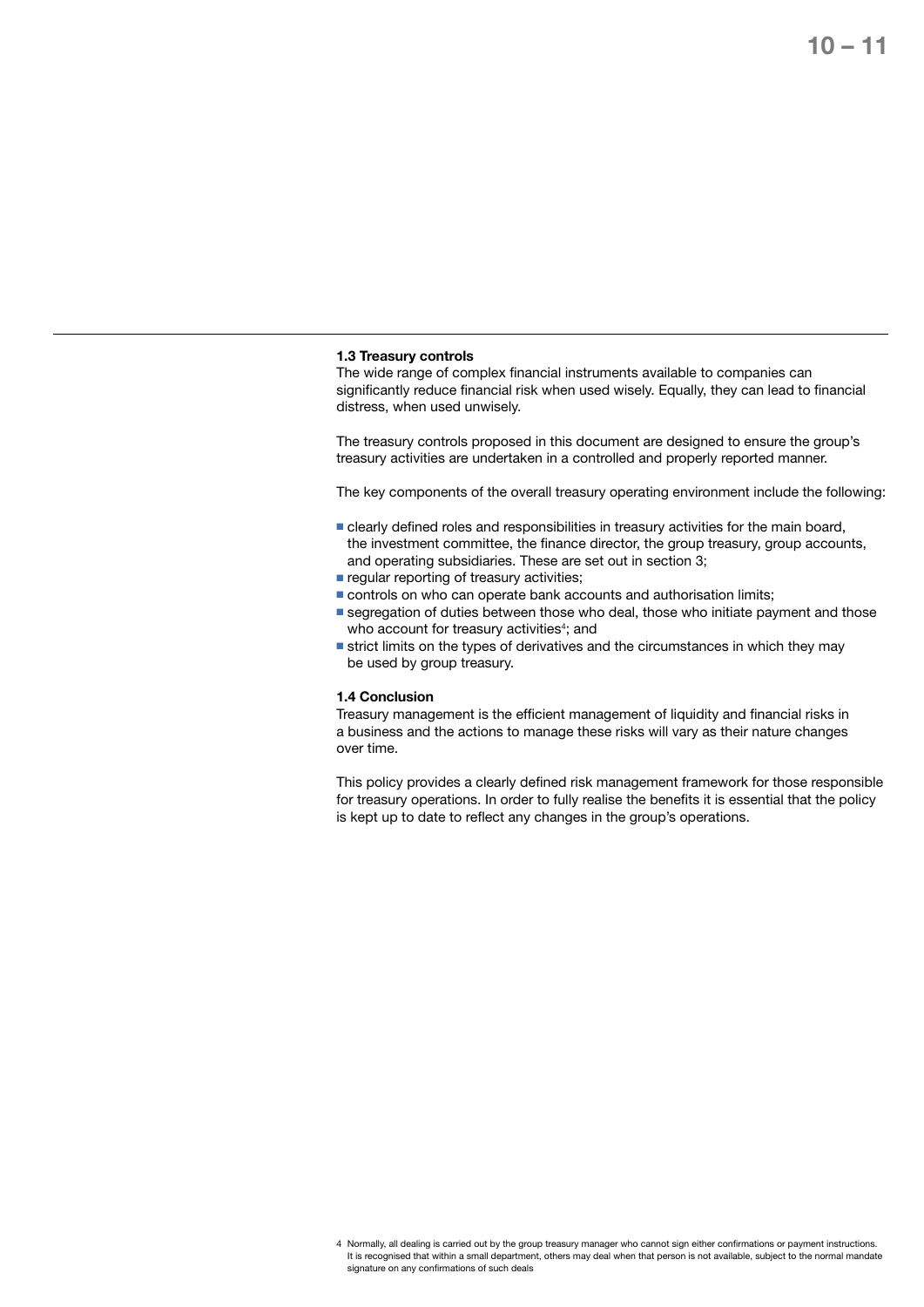### **2. Attitude to risk in key treasury activities**

### **2.1 Funding**

The principal role of the treasury function is to maintain liquidity, to mitigate and manage risk and to ensure a competitive return within an acceptable risk profile. For instance, surplus cash will be invested with counterparties that meet the credit criteria and in instruments that have an acceptable risk profile. Under no circumstances will the treasury function be authorised to enter into trading positions or to undertake trading for purely speculative reasons.

The key funding objective is to ensure the availability of flexible and competitively priced funding from alternative sources to meet the group's current and future requirements. The group will maintain a risk-averse approach to funding, recognising the ongoing requirement to have committed funds in place to cover existing business cash flows and to provide reasonable headroom for seasonal cash flow fluctuations, capital expenditure programmes and acquisition financing.

The group's approach to funding is that whilst it is beneficial to retain reasonable headroom in committed facilities, the group should not pre-finance in anticipation of potential future acquisitions.

### **2.2 Investments**

All cash balances should remain in a comparatively liquid form and all investments resulting from them should be realisable and have a maturity not exceeding three months.

Cash deposits should only be placed with relationship banks, in line with deposit limits agreed by the investment committee and based on Moody's ratings.

The limits are as follows **[note: these are only examples and NHS foundation trusts should decide on the appropriate limits for their NHS foundation trust if adopting this approach]**:

- 1. Clearing banks have a limit of £15 million.
- 2. Banks rated Aaa have a limit of £10 million.
- 3. Banks rated Aa1 have a limit of £5 million.
- 4. Banks rated Aa2 and Aa3 have a limit of £3 million.
- 5. Banks rated A1 have a limit of £2 million.
- 6. Banks rated A2 and A3 have a limit of £1 million.
- 7. Banks rated below this have a NIL limit.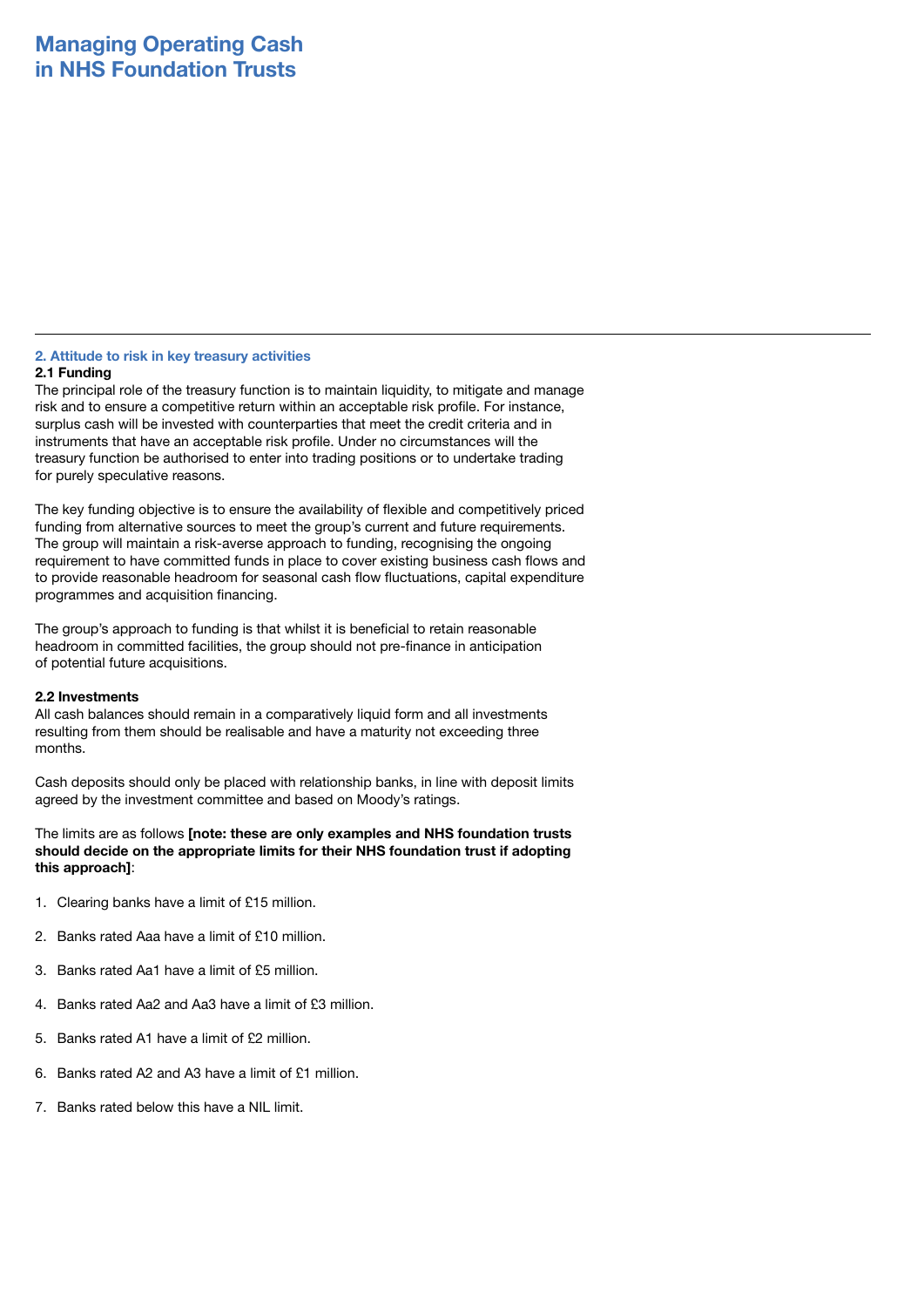## **12 – 13**

### **2.3 Foreign exchange management**

Group policy is to cover forward all known transaction exposures, except for de minimus amounts, as soon as they are identified.

The group's approach to managing translation exposures is reviewed on a regular basis, taking into account taxation and accounting issues.

The group's balance sheet is hedged against foreign exchange fluctuations in the major currencies by borrowings in those currencies to match a proportion of the foreign currency denominated net assets.

### **2.4 Interest rate management**

Should the group enter into any long-term borrowings, group treasury will maintain an interest rate structure which reduces the impact of rapidly increasing interest rates on profits. The group's policy is to hedge interest rate exposure using interest rate swaps.

#### **2.5 Bank relationships**

The group's approach is to develop long-term relationships with a core group of quality banks. A transactional approach, without the development of relationships, may result in the group being unable to rely on the support of banks in the event of a major acquisition or deterioration in financial strength of the group, or in times of a crisis in the banking market.

The benefit of relationship banks is to establish a high degree of confidence and commitment between the parties so that banks are prepared to meet funding requirements at crucial times and at short notice.

### **2.6 Banking covenant compliance**

In situations where funding arrangements have financial covenants attached to them, a regular review of the group's performance against these covenants should be included in the monthly treasury report, so that potential problems can be identified at an early stage.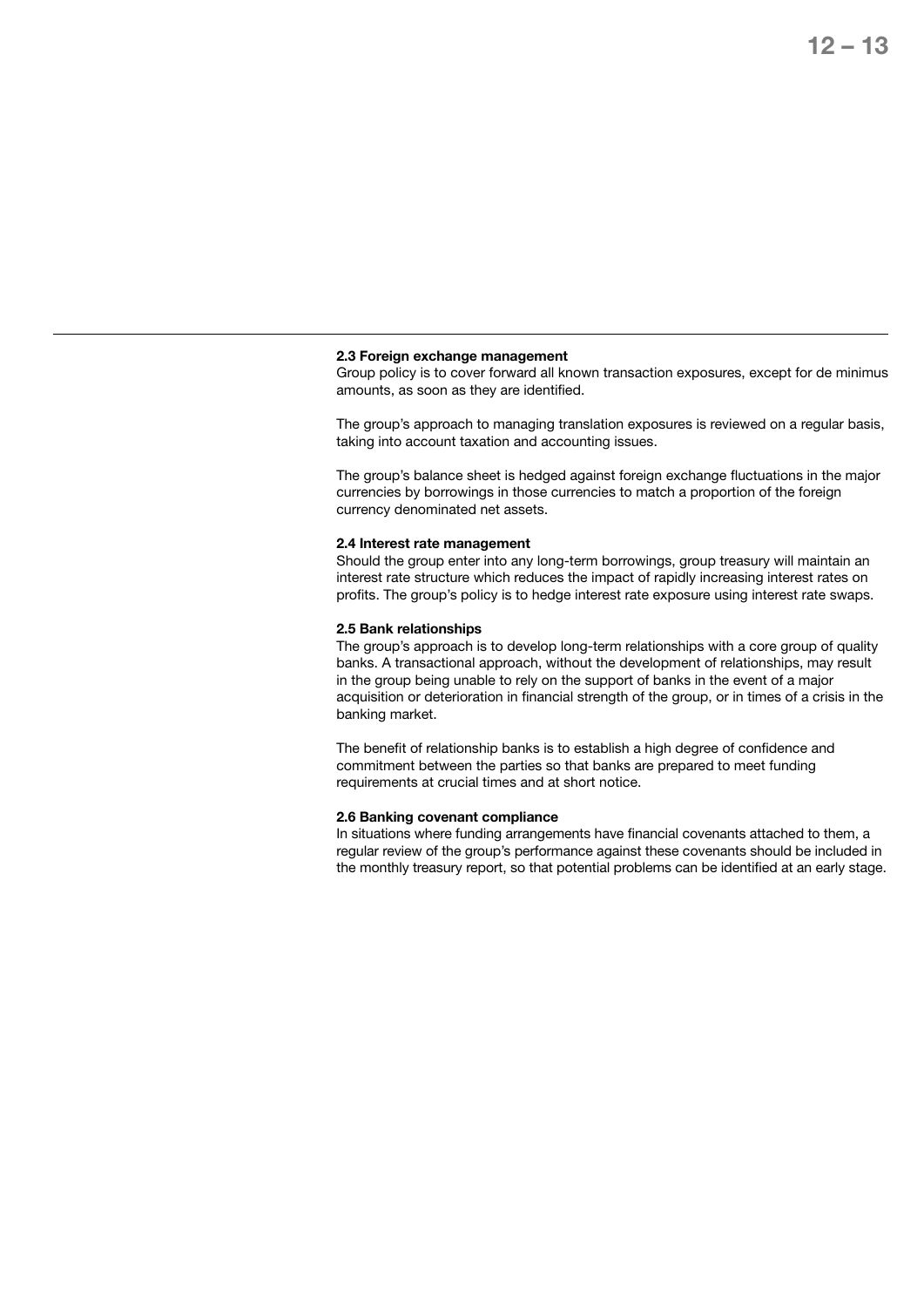### **3. Summary of key responsibilities**

The key responsibilities are as follows:

| Main board                  | Approve external funding arrangements (other than<br>loan renewals/refinancing and new loans up to £5m).<br>[Note: this is only an example and NHS foundation<br>trust boards should determine their own threshold<br>if adopting this approach.]<br>Approve overall treasury policy.<br>The main board delegates responsibility for approval of<br>the group's treasury procedures, controls and detailed<br>policies to the investment committee.                                                                                                                                                                                                                                                                                                                                                                                                                                                                                                                                                                                                                                                                                                                                                                                                                                                                                                                                                                                |
|-----------------------------|------------------------------------------------------------------------------------------------------------------------------------------------------------------------------------------------------------------------------------------------------------------------------------------------------------------------------------------------------------------------------------------------------------------------------------------------------------------------------------------------------------------------------------------------------------------------------------------------------------------------------------------------------------------------------------------------------------------------------------------------------------------------------------------------------------------------------------------------------------------------------------------------------------------------------------------------------------------------------------------------------------------------------------------------------------------------------------------------------------------------------------------------------------------------------------------------------------------------------------------------------------------------------------------------------------------------------------------------------------------------------------------------------------------------------------|
| <b>Investment committee</b> | Approve the group's investment and borrowing strategy<br>and policies in line with its appetite for risk.<br>Approve the group's interest rate and foreign exchange<br>risk management strategy and policies.<br>Approve the relevant benchmarks for measuring<br>performance.<br>Review and monitor investment and borrowing policy and<br>performance against the relevant benchmarks in respect<br>of all group funds.<br>Ensure proper safeguards are in place for security of the<br>group's funds by:<br>- agreeing a list of permitted institutions;<br>- setting investment limits for each permitted institution;<br>- agreeing permitted investment types; and<br>- ensuring approved bank mandates are in place for<br>all accounts and they are updated regularly for any<br>changes in signatories and authority levels.<br>Monitor compliance with treasury policies and procedures<br>on investment/borrowing/interest rate/foreign exchange<br>management in respect of limits, approved counterparties<br>and types of investments/instruments.<br>Approve external funding arrangements within<br>delegated authority.<br>Delegate responsibility for treasury operations to the<br>group finance director. The group finance director will hold<br>regular meetings with the treasury team to discuss issues<br>and consider any points that should be brought to the<br>attention of the investment committee. |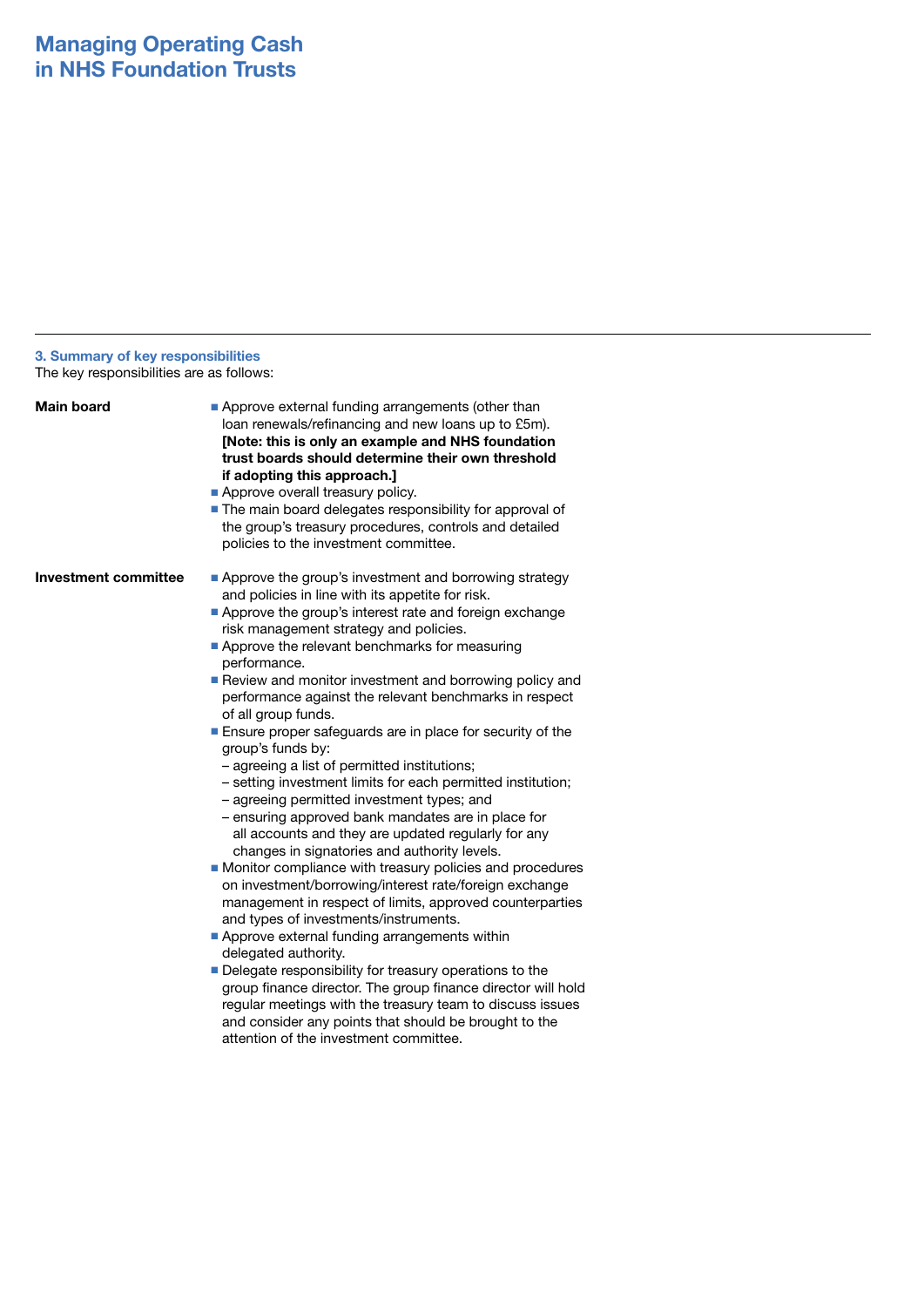| Group finance director | Approve subsidiary cash budgets and cash<br>management systems.                                                                                                                                             |  |
|------------------------|-------------------------------------------------------------------------------------------------------------------------------------------------------------------------------------------------------------|--|
| Group treasury         | Define the group's treasury approach for approval by the<br>investment committee.                                                                                                                           |  |
|                        | Ensure treasury activities are reported on a timely and<br>accurate basis.                                                                                                                                  |  |
|                        | ■ Manage key banking relationships.                                                                                                                                                                         |  |
|                        | Manage treasury activities within the agreed policies and<br>procedures.                                                                                                                                    |  |
|                        | ■ Co-ordinate treasury operations between the parent<br>company and its operating subsidiaries                                                                                                              |  |
| Group accounts         | ■ Accurate and timely recording in the accounting records<br>of all treasury transactions, undertake bank reconciliations<br>and match bank/counterparty confirmations with internal<br>deal documentation. |  |

The group's treasury procedures will be subject to periodic review by the external auditors as part of their audit undertakings and any significant deviations from agreed policies and procedures will be reported where appropriate to the main board.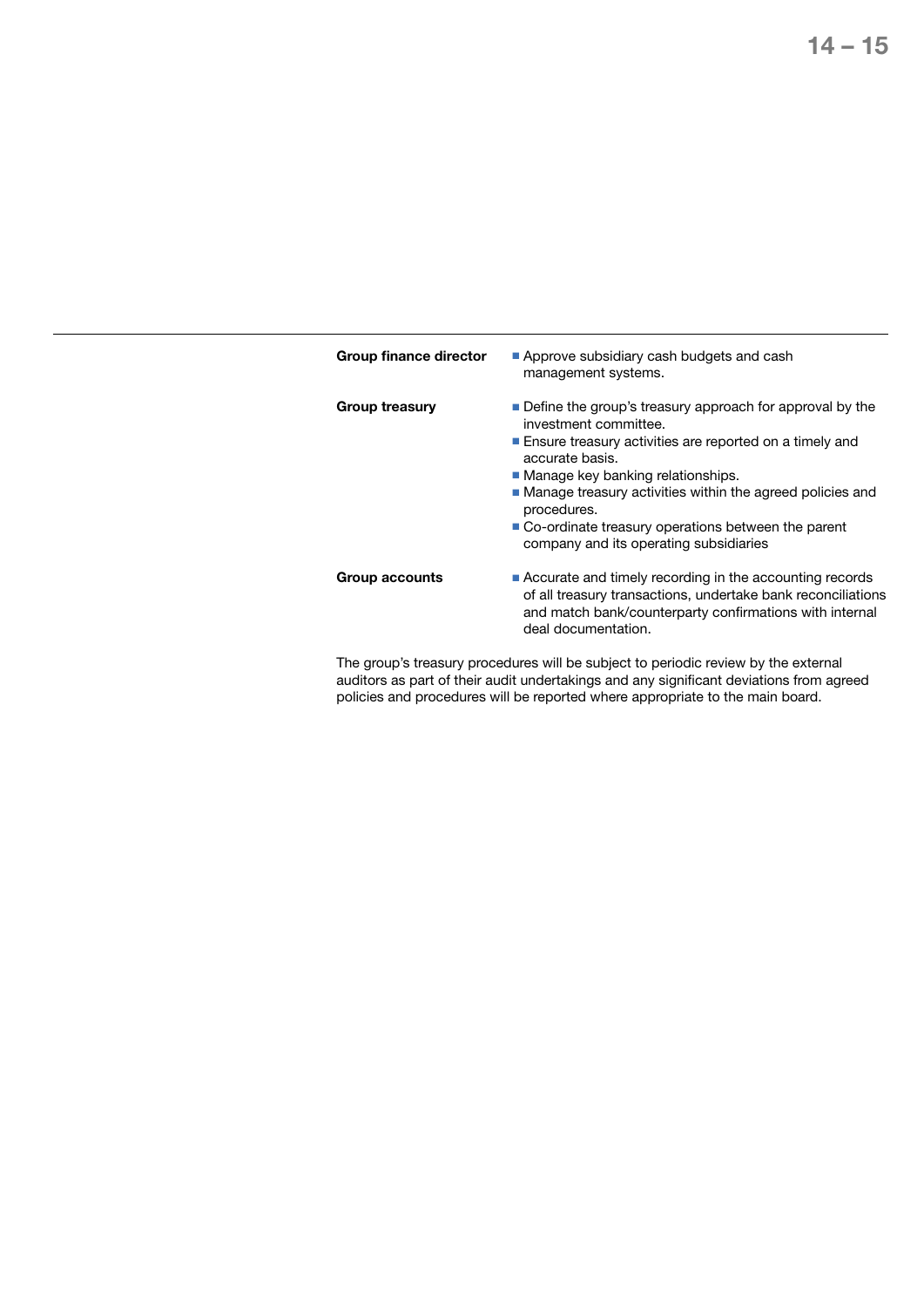### **4. Bank relationships and cash management**

The development and maintenance of strong banking relationships is an important factor in enhancing the availability of debt to fund the group's future expansion. The provision of efficient cash management systems throughout the group ensures that banking requirements are serviced at the optimal cost. This section details the group's objectives in these areas of treasury, including procedures for the incorporation of new businesses into the group's cash management structure.

### **4.1 Objectives**

- To ensure the cost paid for banking services is competitive.
- To minimise the cost of borrowings and maximise the return on cash surpluses within acceptable risk parameters by maintaining efficient cash management systems throughout the group.
- To develop and maintain strong relationships with a number of key banks.
- To monitor and ensure compliance with banking covenants.

### **4.2 Overview**

In order to achieve the above objectives, netting or "massing"<sup>5</sup> arrangements are in place with the group's UK clearers. Interest rate exposures will be covered by the use of interest rate swaps transacted by group treasury in accordance with approved limits.

### **4.3 Banking relationships**

Group treasury will be responsible for managing all banking relationships, ensuring consistency in relationships across different banking services (e.g. funding, risk management and cash management) to achieve the optimum benefit to the group.

Group treasury will meet all relationship banks on a regular basis to discuss services provided and any new or improved products of potential interest to the group. Operating subsidiaries will be responsible for the efficient operation of bank accounts within their control and for managing day-to-day relationships.

### **a) Current operations**

 Apart from the relevant UK clearing banks, the group has established a core group of relationship banks which provide funding through a number of committed and uncommitted bilateral facilities. This group has a wide geographical spread.

### **b) Future acquisitions**

 As the group continues to expand, the banking structure will be reviewed on an on-going basis, with group treasury responsible for the integration of new businesses into the banking structure and with UK businesses being incorporated into the "massing" arrangements with the appropriate clearer.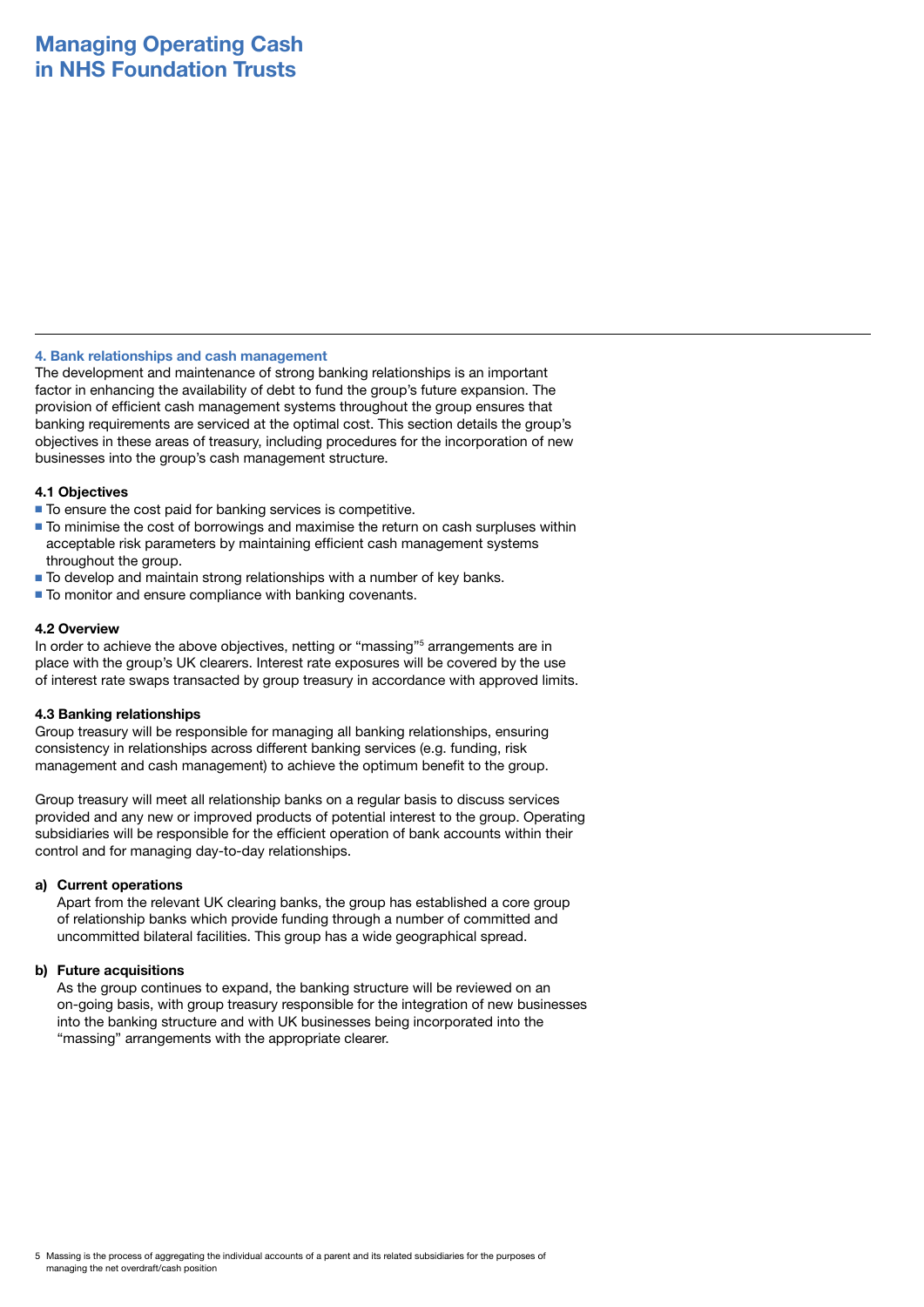### **5. Treasury reporting**

The regular reporting of treasury activities is crucial in allowing all relevant parties to be aware of transactions undertaken, appreciate the group's financial position and assess the on-going appropriateness of treasury objectives. The following reports are produced to meet these criteria.

### **5.1 Daily movement report**

This report is sent daily by group treasury to group audit and details treasury payments to/receipts from the three clearing banks, together with opening group balances and forecast closing net position. Major transactions by subsidiaries are also shown in this daily report.

Group accounts use this information to record the transactions for accounting purposes and to compare treasury transaction details (deal slips) with bank confirmations received to ensure proper financial control.

Circulation: group treasurer, director of treasury, group treasury manager, group financial controller/head of group accounts, group accounts.

### **5.2 Weekly group treasury report**

A concise report giving details of:

- facilities available in the UK and amounts drawn against those facilities;
- cash deposits held around the group;
- summary of borrowings outside UK massing arrangements (including finance leases);
- net cash/borrowings position; and
- record of previous five end of day positions.

Circulation: group finance director, group treasurer, director of treasury, group treasury manager, group financial controller/head of group accounts, group accounts.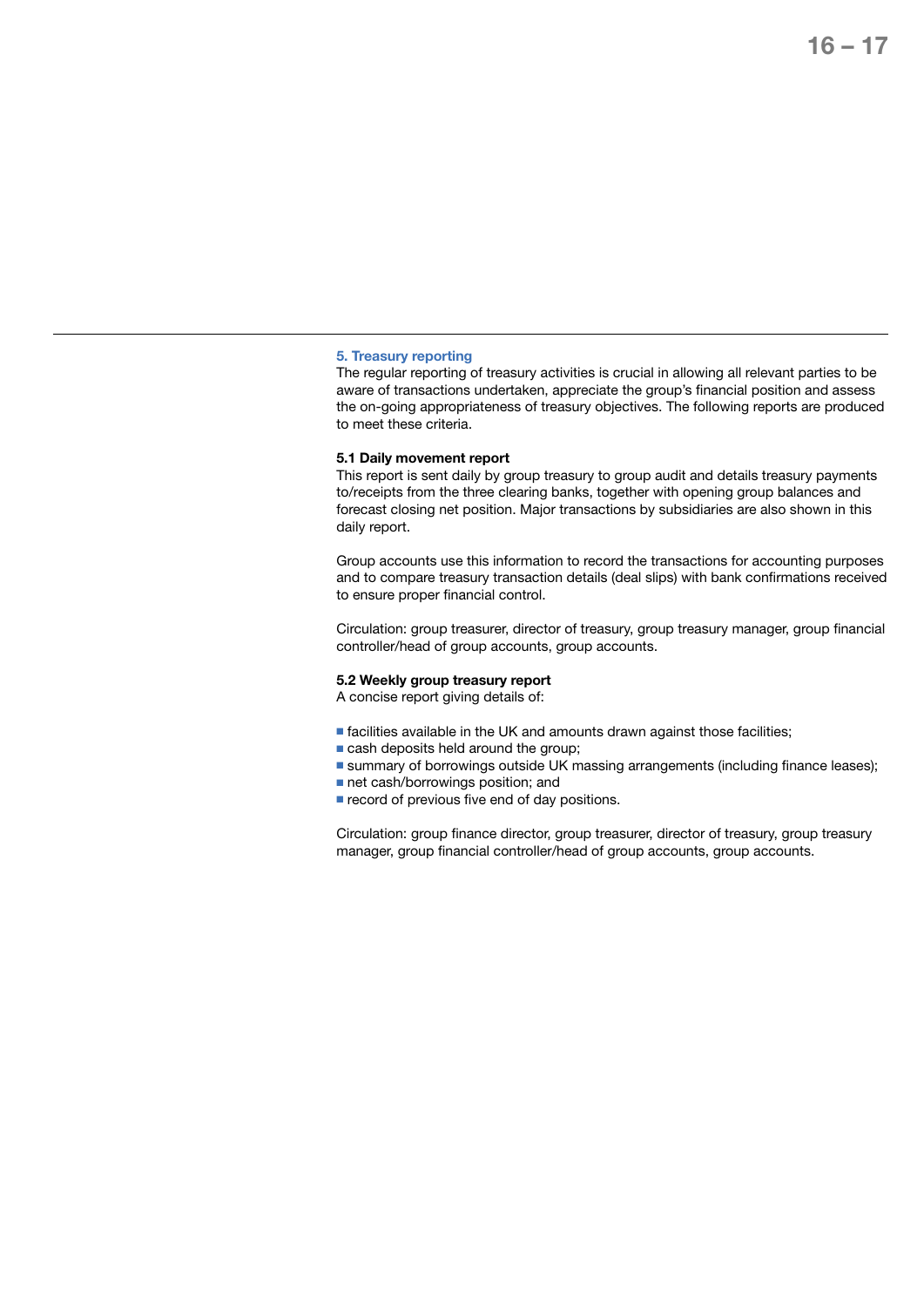### **5.3 Monthly group treasury report**

Every month a detailed report is prepared for the group finance director containing the following information:

- market commentaries;
- analysis of cash/borrowings:
- $\blacksquare$  details of facilities committed and uncommitted:
- financial covenant compliance;
- liquidity and security of funding:
- interest rate exposure;
- bank relationships;
- counterparty risks:
- foreign exchange translation exposure;
- gearing and interest cover; and
- outstanding forward foreign exchange contracts and derivatives marked to market.

Circulation: group finance director, group treasurer, director of treasury, group treasury manager, group financial controller/head of group accounts.

### **5.4. Quarterly performance report**

Performance management is an important part of the control environment from a corporate governance perspective. A performance management framework is a mechanism for the investment committee and the board to approve policy and to monitor the effectiveness of that policy. The metrics used to measure performance may be quantitative and qualitative. It is important that any quantitative measures are simple to compute and market related.

Treasury will prepare a quarterly performance report as follows:

- performance of the investment portfolio versus the benchmark of 3 month Libid<sup>6</sup> at the start of each quarter; and
- performance of the borrowing portfolio versus the benchmark of 3 month Libor<sup>7</sup> +1/8% at the start of each quarter.

The objective of the treasury function will be to achieve an overall return in line with or better than these benchmarks.

Significant over-or under-achievement against the benchmarks, for an extended period of time, should be closely scrutinised by the investment committee.

Circulation: board, investment committee, group finance director, group controller/head of group accounts, group treasurer, group treasury manager.

### **[Note: The benchmarks stated here are only examples and NHS foundation trusts should set their own benchmarks based on their circumstances.]**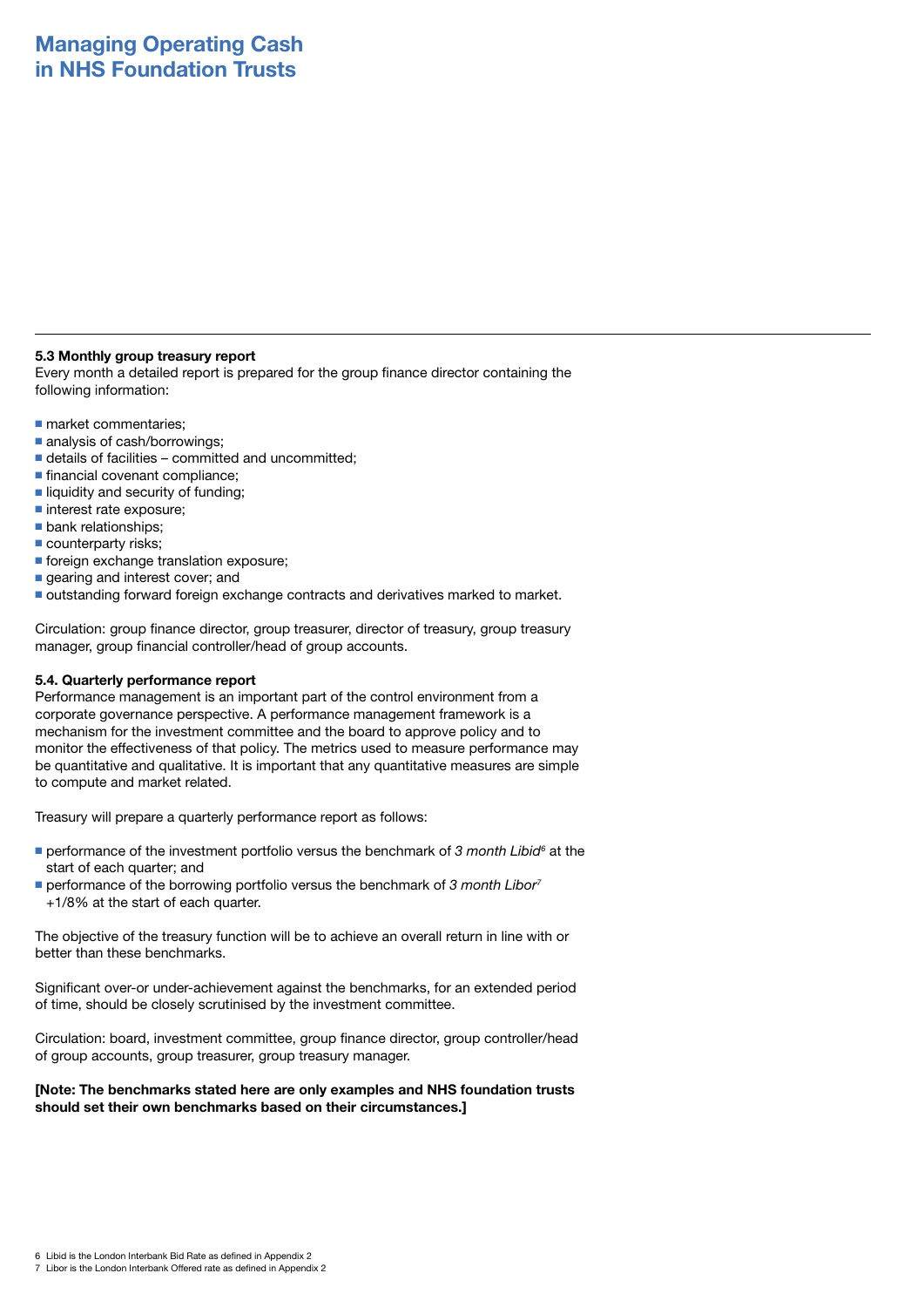### **6. Treasury controls**

### **6.1 Summary**

The overall objective of the procedures set out below is to ensure treasury activities are undertaken in a controlled manner, thereby ensuring the group is not exposed to undue operational risks. In particular:

- segregation of duties is specified between those who deal, those who initiate payments and those who account for transactions;
- confirmation of transactions will be requested from all counterparties and checked by group accounts, not group treasury;
- all transactions are recorded within the treasury management computer system and are supported by an instruction/confirmation;
- all payment instructions/confirmations will require two authorised signatories, in accordance with approved bank mandates; and
- mandates will be regularly reviewed and sent to all counterparties.

### **6.2 Operational procedures applicable to group treasury**

6.2.1 Undertaking transactions/dealing

Those authorised to deal are: director of treasury, group treasurer and group treasury manager.

All transactions are recorded in the IT recording system which provides confirmations and contains a database of all transactions.

Treasury transactions are only carried out with authorised counterparties and within set counterparty exposure limits.

### 6.2.2 Confirmation/payment instructions

All confirmations/payment instructions are signed by two signatories and in accordance with the limits under the bank mandate as approved by the investment committee.

Payment to third parties from the group account will only be made by Barclays, Lloyds TSB or HSBC on receipt of instructions bearing original signatures in accordance with the mandate.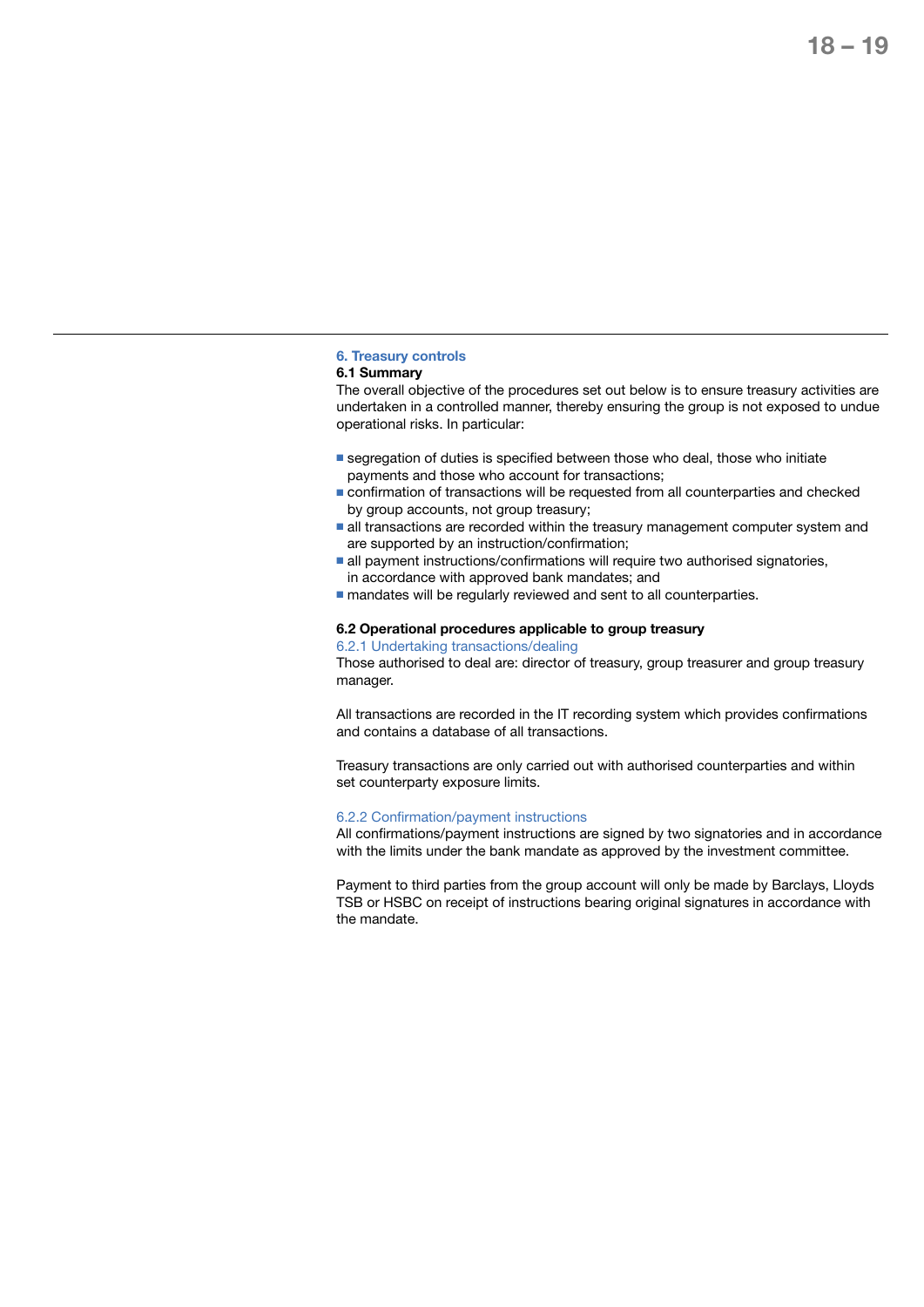### 6.2.3 Verification of confirmations

All confirmations received from third parties are checked by group accounts, not group treasury. Banks are instructed to send confirmations directly to the group accounts department.

Group treasury will provide to group accounts the following:

- daily movements report;
- copies of all deal tickets, payments instructions/confirmations; and
- weekly cash/borrowings positions report.

### 6.2.4 Counterparty limits

When entering into treasury transactions, consideration will always be given to the group's total exposure by counterparty. As the group has a core of relationship banks, the policy is to give banking business to those banks within the core group. All of the banks with whom transactions are conducted are considered to be creditworthy counterparties and, based on Moody's ratings which are reviewed on a regular basis, approved by the investment committee.

Exposure under derivatives is calculated as 20% of the nominal amount of the transaction.

### **6.3 Operational procedures applicable to other group companies**

The majority of treasury activity will be undertaken by group treasury. However, in some circumstances it will be appropriate for other group companies to undertake transactions directly. Transactions undertaken by other group companies will be controlled in that the counterparty and the transactions must be approved by group treasury.

### **6.4 Bank mandates**

Copies of all bank mandates are maintained by the company secretarial department. The group mandate is approved by the investment committee as to signatories and appropriate limits and copies are sent to all counterparties together with specimen signatures. As approved by the main board, any instrument for an amount exceeding £2m must be signed by two 'A' signatories. **[Note: this is only an example and NHS foundation trusts should determine their own thresholds if adopting this approach.]**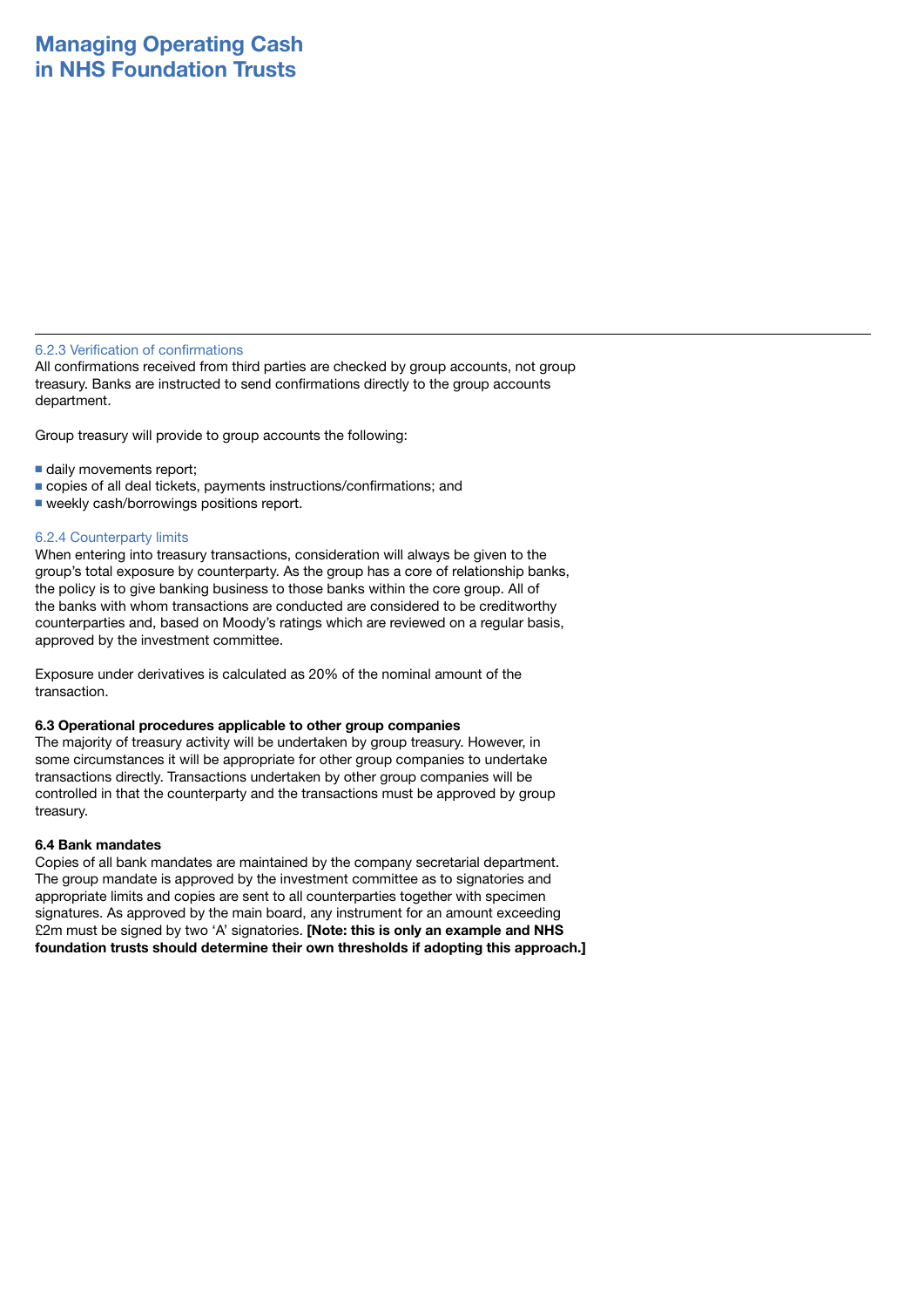# **Appendix 2: Glossary of terms**

| <b>Bank covenants:</b>                       | These are financial covenants required of a borrower and<br>frequently include maintenance of a ratio of earnings to<br>interest payable, a ratio of borrowings to earnings and<br>a ratio of current assets to current liabilities.                                  |
|----------------------------------------------|-----------------------------------------------------------------------------------------------------------------------------------------------------------------------------------------------------------------------------------------------------------------------|
| <b>Bilateral facility:</b>                   | This is a borrowing facility agreed between a company and<br>a single lender, usually a relationship bank.                                                                                                                                                            |
| <b>Certificate of deposit:</b>               | A negotiable money market instrument that can usually be<br>readily realised in the secondary market.                                                                                                                                                                 |
| <b>Clearing bank:</b>                        | A bank which (of itself or through a subsidiary company) is<br>a member of Cheque and Credit Clearing Company Limited,<br>which oversees the bulk clearing of cheques and paper<br>credits in the UK.                                                                 |
| Covenants:                                   | Covenants impose obligations on a company to do, or not<br>to do, something for the duration of the agreement. They are<br>intended to ensure the continued soundness of a lender's<br>asset and to give the lender certain inside information about<br>the borrower. |
| Derivatives:                                 | Financial instruments that are off-balance sheet and may<br>be used to manage risk or as speculative instruments.<br>Examples include forwards, futures, swaps, options and<br>credit derivatives.                                                                    |
| <b>Forward foreign</b><br>exchange contract: | This is a mutually binding contract between two parties to<br>buy or sell a specific currency at a pre-specified price (the<br>forward price) on a pre-determined date in the future.                                                                                 |
| Gearing:                                     | A financial covenant used by lenders and variously defined,<br>including, the ratio of debt to equity or the ratio of debt to<br>capital employed.                                                                                                                    |
| Interest cover:                              | The ratio of profit before interest and tax to interest payable<br>and often used as a financial covenant by lenders.                                                                                                                                                 |
| Interest rate swap:                          | A swap is a contract that commits two parties to exchange,<br>over an agreed period, two streams of interest payments<br>each calculated using a different interest rate index, but<br>applied to a common notional principal.                                        |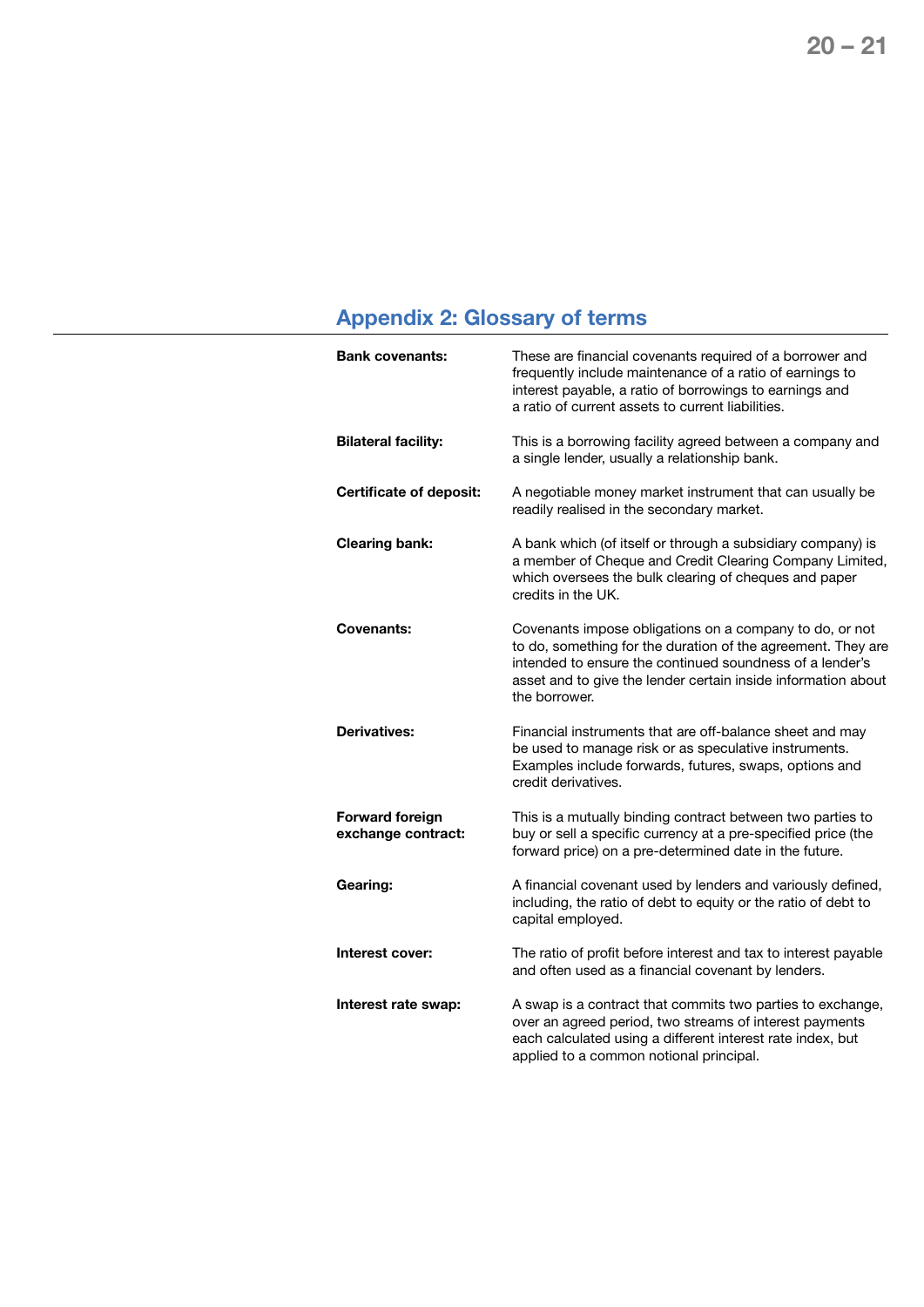| Investment grade rating: | Ratings provided by recognised rating agencies lie on a<br>spectrum ranging from highest credit quality at one end to<br>default or "junk" at the other. The highest credit quality for<br>long-term ratings is AAA (Standard & Poor's/FitchRatings)/<br>Aaa (Moody's) and the lowest is D (S&P/FitchRatings) or<br>C (Moody's). Within this spectrum there are different<br>degrees of each rating, which are, depending on the<br>agency, denoted by a plus or minus sign or a number. For<br>Standard & Poor's/FitchRatings a "AAA" rating signifies<br>the highest investment grade and means that there is very<br>low credit risk; "AA" represents very high credit quality, "A"<br>means high credit quality and "BBB" is good credit quality.<br>These ratings are considered to be investment grade, which<br>means that the security or entity being rated carries a level<br>of quality that many institutions require. Ratings that fall<br>below "BBB" are considered to be speculative or junk.<br>For Moody's the lowest investment grade rating is Baa. |
|--------------------------|-------------------------------------------------------------------------------------------------------------------------------------------------------------------------------------------------------------------------------------------------------------------------------------------------------------------------------------------------------------------------------------------------------------------------------------------------------------------------------------------------------------------------------------------------------------------------------------------------------------------------------------------------------------------------------------------------------------------------------------------------------------------------------------------------------------------------------------------------------------------------------------------------------------------------------------------------------------------------------------------------------------------------------------------------------------------------|
| Libid:                   | Libid stands for the London Interbank Bid Rate and is the<br>rate of interest at which banks could lend funds to other<br>banks, in marketable size, in the London interbank market.                                                                                                                                                                                                                                                                                                                                                                                                                                                                                                                                                                                                                                                                                                                                                                                                                                                                                    |
| Libor:                   | LIBOR stands for the London Interbank Offered Rate and<br>is the rate of interest at which banks could borrow funds<br>from other banks, in marketable size, in the London<br>interbank market. Administered by the British Bankers<br>Association, the rate is fixed daily at 11.00am and is<br>the most widely used benchmark or reference rate for<br>short-term interest rates.                                                                                                                                                                                                                                                                                                                                                                                                                                                                                                                                                                                                                                                                                     |
| <b>Marked to market:</b> | A procedure to adjust the carrying value of a security<br>or derivative contract to its current market value or the<br>valuation of open positions at prevailing settlement prices.                                                                                                                                                                                                                                                                                                                                                                                                                                                                                                                                                                                                                                                                                                                                                                                                                                                                                     |
| Money market fund:       | This is a specialised fund that invests in money market<br>instruments on behalf of its clients. The fund has credit<br>enhancement such that it is generally highly rated for credit<br>purposes by rating agencies (often AAA or A1/P1), without<br>compromise to the liquidity of investments.                                                                                                                                                                                                                                                                                                                                                                                                                                                                                                                                                                                                                                                                                                                                                                       |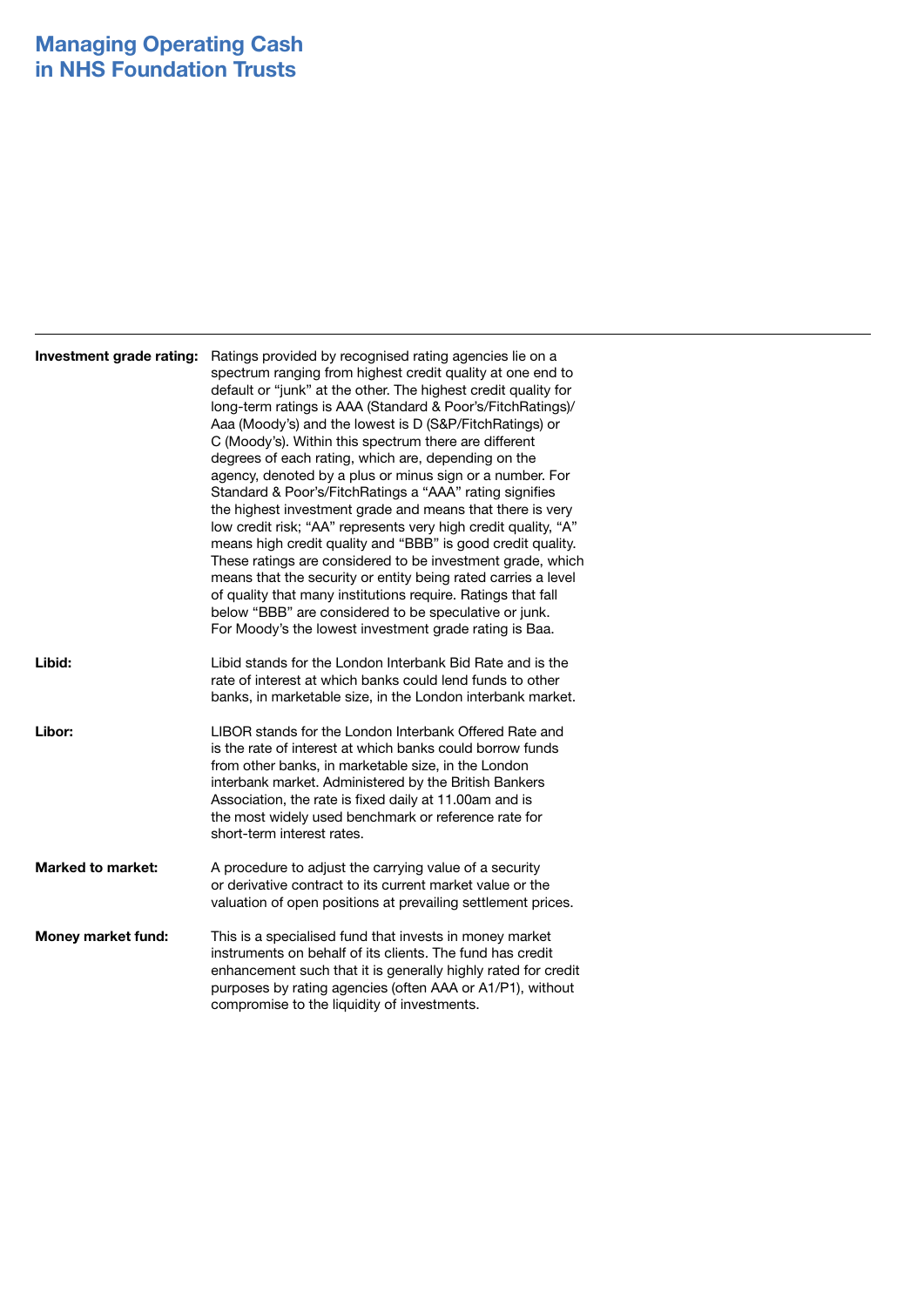| Net worth:                               | Total assets minus total liabilities and can be used to<br>determine creditworthiness because it gives a snapshot of<br>a company's investment history. It is also called owner's<br>equity, shareholders' equity, or net assets.                                                                                                                                                                                                          |
|------------------------------------------|--------------------------------------------------------------------------------------------------------------------------------------------------------------------------------------------------------------------------------------------------------------------------------------------------------------------------------------------------------------------------------------------------------------------------------------------|
| <b>Operational risk:</b>                 | Risks arising from the trading activities of a business.                                                                                                                                                                                                                                                                                                                                                                                   |
| <b>Permitted institution:</b>            | Institutions that have been granted permission, or any<br>European institution that has been granted a passport by<br>the Financial Services Authority to do business with UK<br>institutions, provided it has a long-term credit rating of A1<br>or A+ issued by a recognised rating agency. Also includes<br>investments with the UK Government and its departments.                                                                     |
| <b>Preferred</b><br>concentration limit: | The requirement for NHS foundation trusts to invest their<br>surpluses above a de minimus of £500K, across a number<br>of permitted institutions, based on set investment limits.                                                                                                                                                                                                                                                          |
| <b>Permitted rating</b><br>requirement:  | The rating requirement for safe harbour investments which<br>should be A1/P1/F1 for short-term ratings and A1/A+ for<br>long-term ratings.                                                                                                                                                                                                                                                                                                 |
| <b>Recognised rating</b><br>agency:      | These are the three main international rating agencies,<br>Moody's, Standard and Poor's and FitchRatings. Each of<br>these agencies provides a rating system to help investors<br>determine the risk associated with investing in a specific<br>company, investing instrument or market.                                                                                                                                                   |
| Safe harbour<br>investments:             | These are investments that fulfil the following criteria: meet<br>the permitted rating requirement issued by a recognised<br>rating agency; are held at a permitted institution; have<br>a defined maximum maturity date; are denominated in<br>sterling, with any payments/repayments of interest/principal<br>also in sterling; pay interest at a fixed, floating or discount<br>rate; and are within the preferred concentration limit. |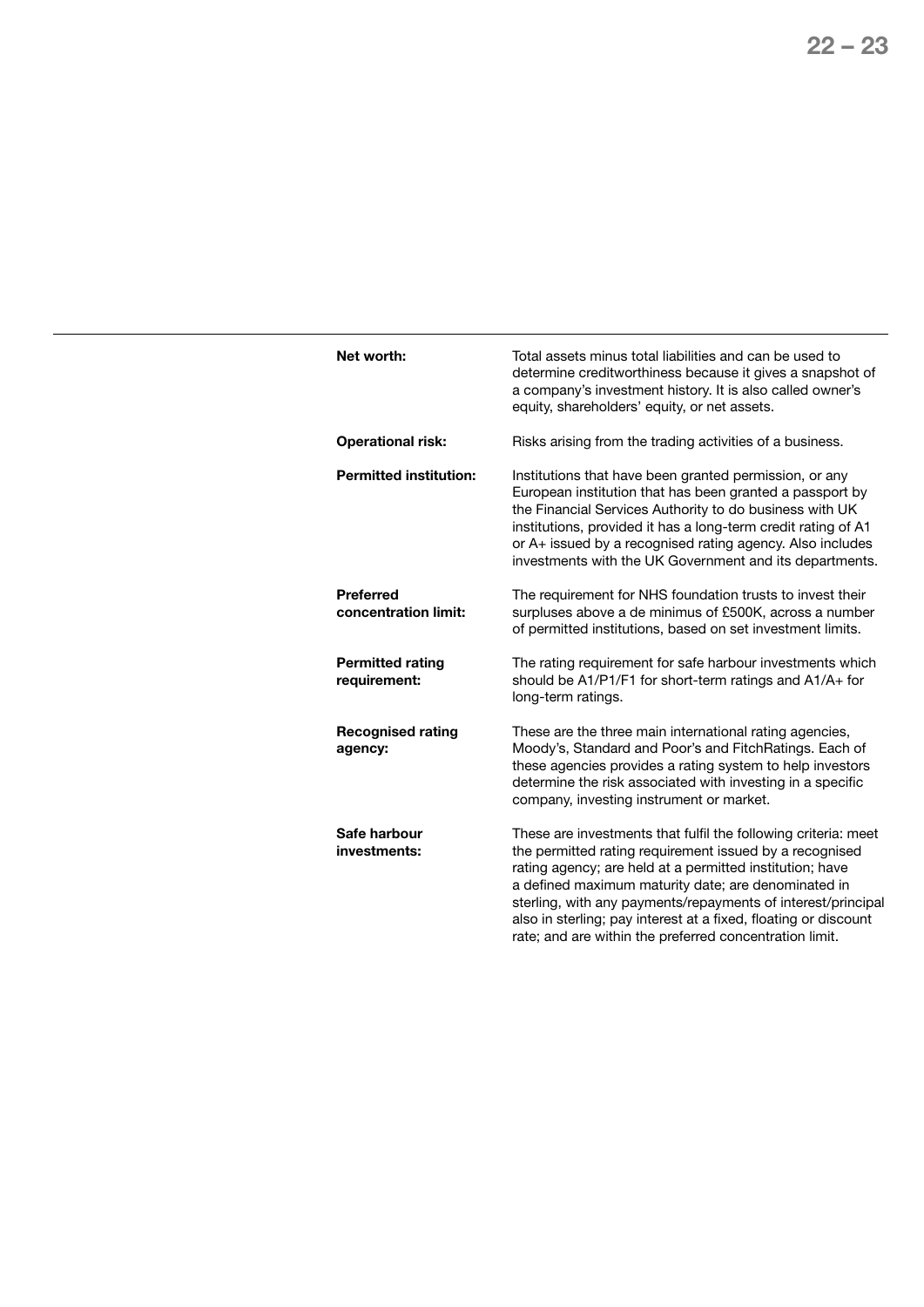| <b>Sterling commercial</b><br>paper: | Sterling commercial paper takes the form of negotiable<br>short-term promissory notes, payable to bearer. They may<br>be issued by UK-based or international companies or<br>financial institutions, using the market as a flexible way<br>of raising short-term funds.                                                             |
|--------------------------------------|-------------------------------------------------------------------------------------------------------------------------------------------------------------------------------------------------------------------------------------------------------------------------------------------------------------------------------------|
| Surplus operating cash:              | Cash likely to be needed within 12 months to support<br>ongoing operations.                                                                                                                                                                                                                                                         |
| <b>Transaction exposure:</b>         | This is the risk that a company's cash flows and realised<br>profits may be impacted by movements in foreign exchange<br>markets. Generally foreign exchange transaction risk is<br>short-term, is revenue in nature and arises where there is<br>a firm commitment to pay or receive in a foreign currency.                        |
| <b>Translation exposure:</b>         | Arises for companies with overseas subsidiaries as<br>the domestic value of the assets and liabilities of these<br>subsidiaries fluctuates with exchange rate movements.<br>In addition, the domestic equivalent of the foreign<br>currency earnings of these subsidiaries will also be<br>affected by movements in exchange rates. |